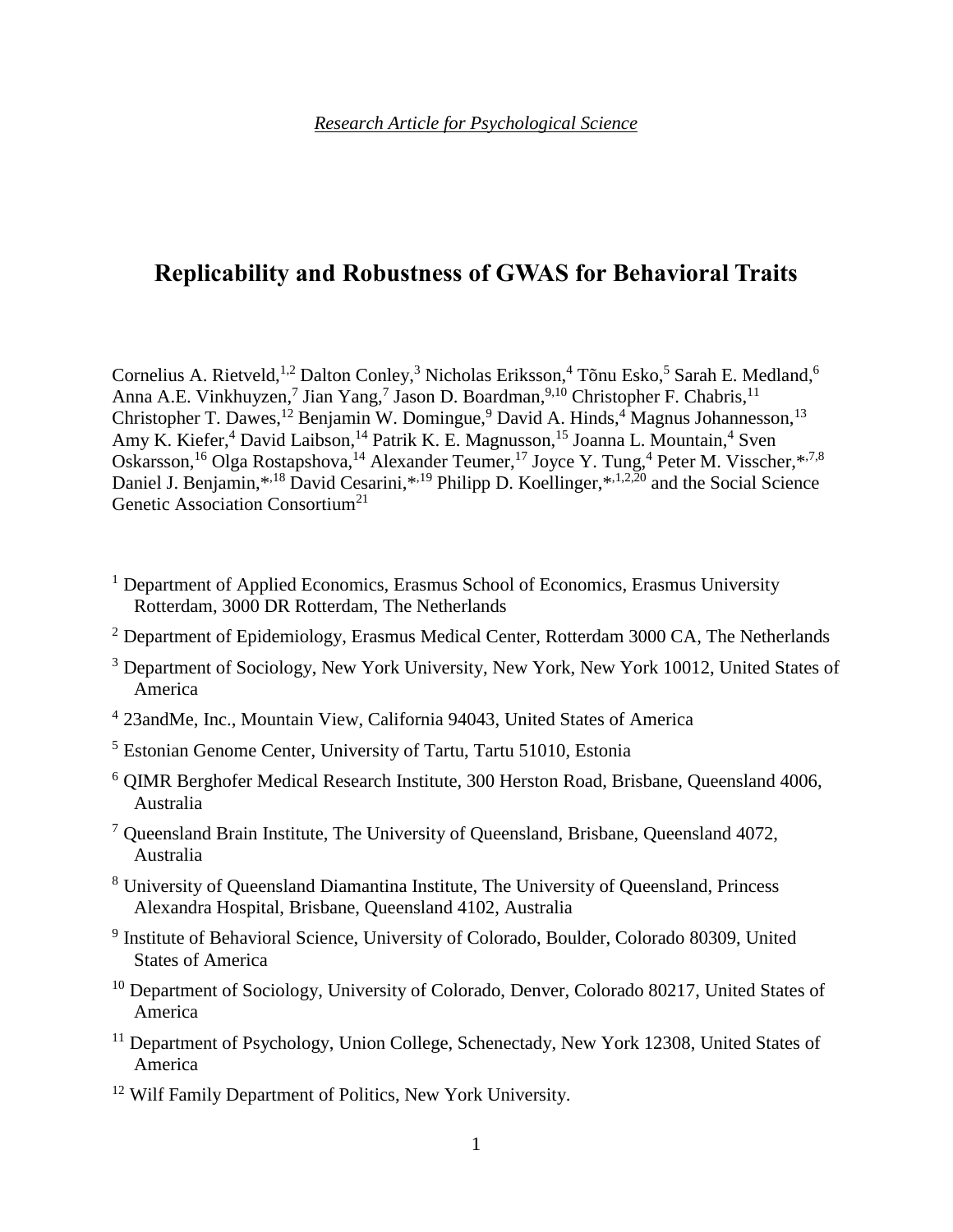- <span id="page-1-0"></span><sup>13</sup> Department of Economics, Stockholm School of Economics, 113 83 Stockholm, Sweden
- <span id="page-1-1"></span><sup>14</sup> Department of Economics, Harvard University, Cambridge, Massachusetts 02138, United States of America
- <span id="page-1-2"></span><sup>15</sup> Department of Medical Epidemiology and Biostatistics, Karolinska Institutet, 171 77 Stockholm, Sweden
- <span id="page-1-3"></span><sup>16</sup> Department of Government, Uppsala University, 75120 Uppsala, Sweden
- <span id="page-1-4"></span><sup>17</sup> Interfaculty Institute for Genetics and Functional Genomics, Department of Functional Genomics, University Medicine Greifswald, Greifswald 17487, Germany
- <span id="page-1-5"></span><sup>18</sup> Department of Economics, Cornell University, Ithaca, New York 14853, United States of America
- <span id="page-1-6"></span><sup>19</sup> Center for Experimental Social Science, Department of Economics, New York University, New York, New York 10012, United States of America
- <span id="page-1-7"></span><sup>20</sup> Faculty of Economics and Business, University of Amsterdam, 1018TV Amsterdam, The Netherlands
- <span id="page-1-8"></span><sup>21</sup> See Supporting Online Material
- \* These authors contributed equally

To whom correspondence should be addressed: db468@cornell.edu (D.J.B.); dac12@nyu.edu (D.C.); p.d.koellinger@uva.nl (P.D.K.); peter.visscher@uq.edu.au (P.M.V.)

**Keywords:** behavior genetics, educational attainment, individual differences, genome-wide association study, population stratification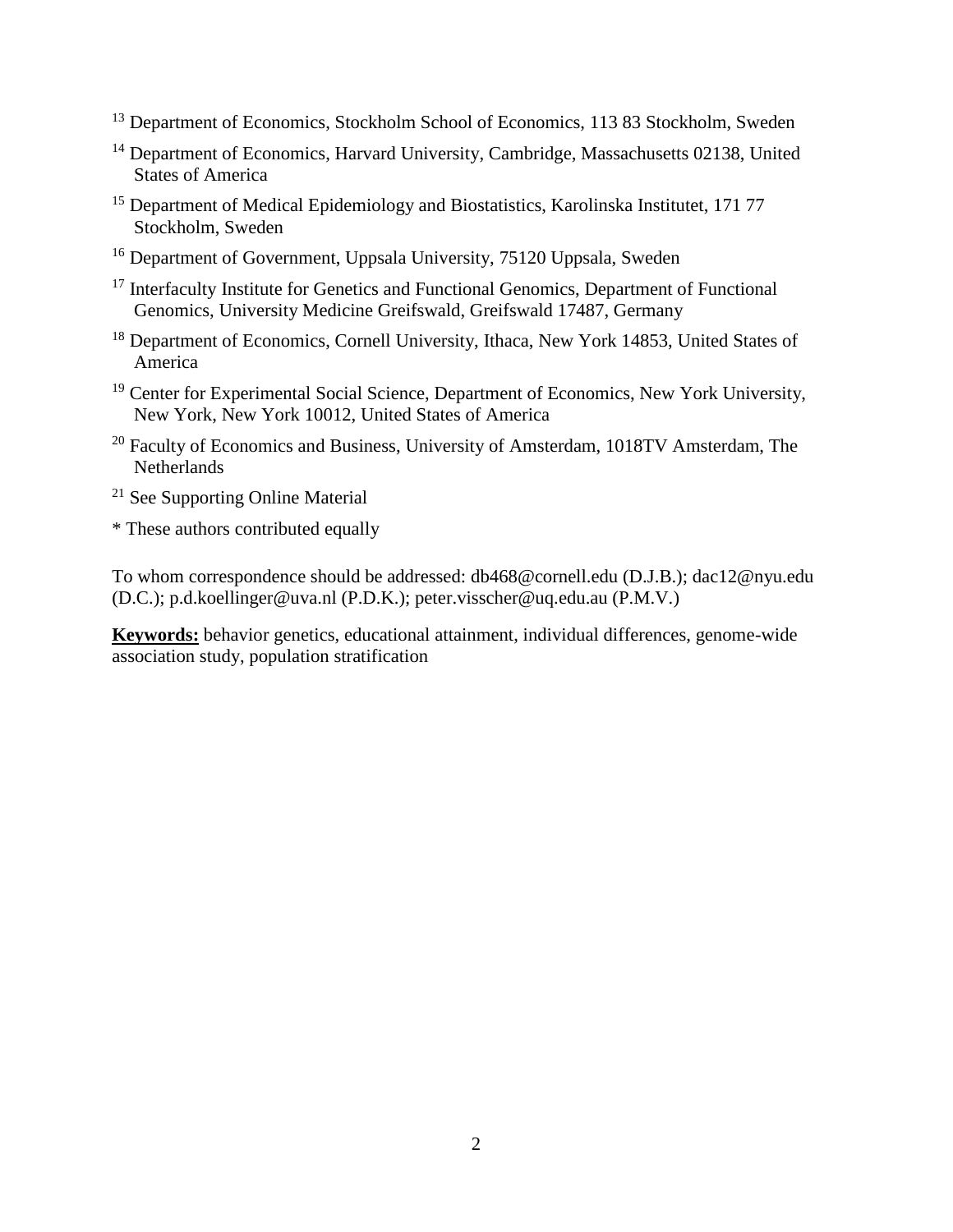## **Abstract (max 150 words)**

A recent genome-wide association study (GWAS) of educational attainment identified three single-nucleotide polymorphisms (SNPs) that, despite their small effect sizes (each  $R^2 \approx 0.02\%$ ), reached genome-wide significance  $(p < 5 \times 10^{-8})$  in a large discovery sample and replicated in an independent sample ( $p < 0.05$ ). The study also reported associations between educational attainment and indices of SNPs called "polygenic scores." We evaluate the robustness of these findings. Study 1 finds that all three SNPs replicate in another large  $(N = 34,428)$  independent sample. We also find that the scores remain predictive ( $R^2 \approx 2\%$ ) with stringent controls for stratification (Study 2) and in new within-family analyses (Study 3). Our results show that large and therefore well-powered GWASs can identify replicable genetic associations with behavioral traits. The small effect sizes of individual SNPs are likely to be a major contributing explanation for the striking contrast between our results and the disappointing replication record of most candidate gene studies.

## **Introduction**

The discovery of genetic variants associated with behavioral traits could eventually be transformative for the social sciences, but the first step is identifying the specific genes associated with a trait. In psychology, the standard approach is the "candidate gene study." In a candidate gene study, a small set of genetic variants ("polymorphisms") is selected based on their hypothesized or known biological function, and these polymorphisms are tested for association with the trait. Most candidate gene studies are based on samples of several hundred participants and apply a significance threshold of 0.05 (for a review, see Ebstein, Israel, Chew, Zhong, & Knafo, 2010).

Despite the fact that such studies continue to be published in prominent journals, the successful replication of published genetic associations with behavioral traits is the exception, not the rule (Benjamin et al., 2012; Hewitt, 2012). In fact, the situation is so alarming that the editor of the leading field journal *Behavior Genetics* recently issued an editorial policy on candidate gene studies of behavioral traits that began "The literature on candidate gene associations is full of reports that have not stood up to rigorous replication" and went on to say "…it now seems likely that many of the published findings of the last decade are wrong or misleading and have not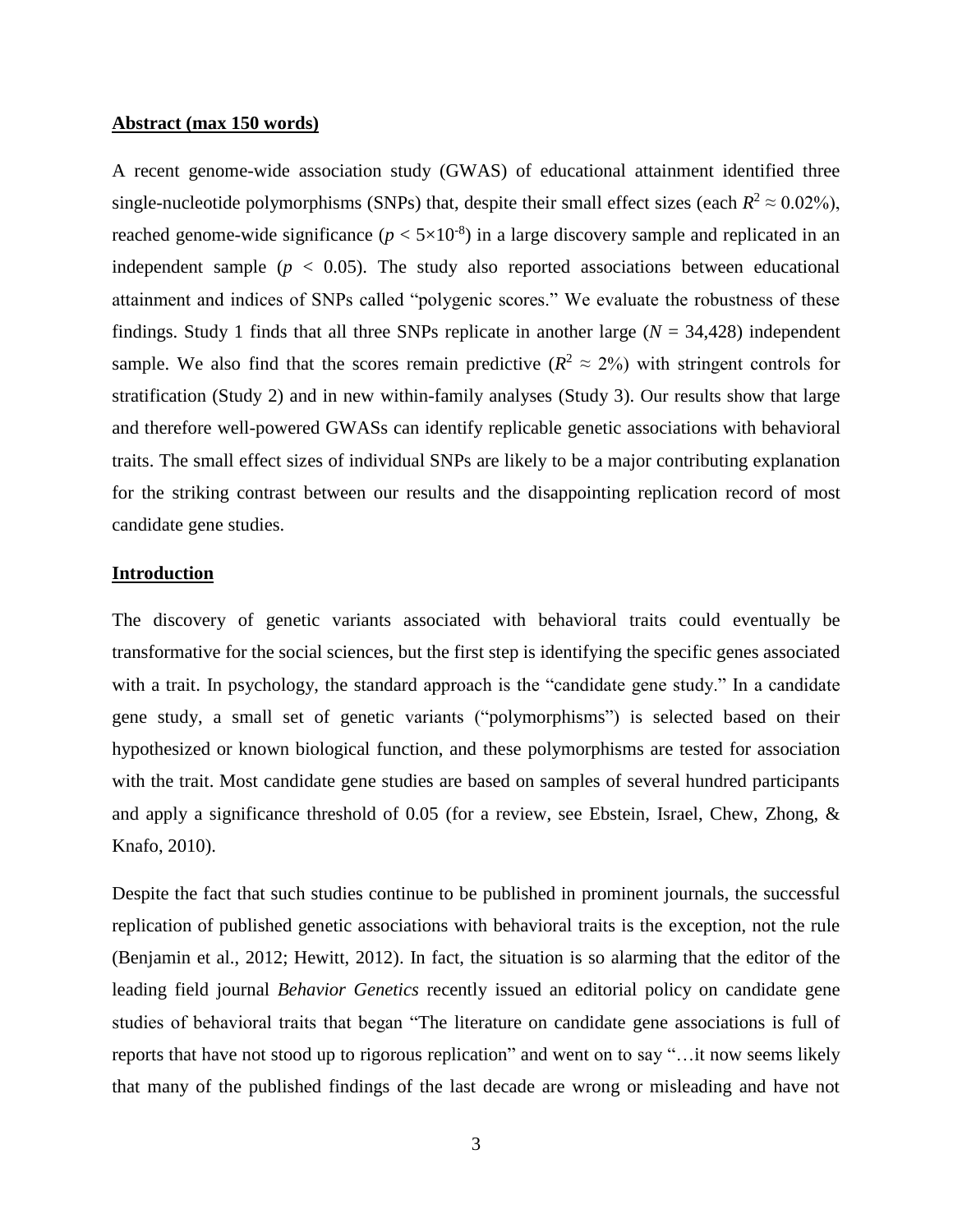contributed to real advances in knowledge" (Hewitt, 2012). *Psychological Science* has adopted the same strict standards for evaluating candidate-gene studies.

Why the findings from candidate gene studies of complex behaviors replicate inconsistently remains an open question, but it is commonly believed that low statistical power is a major contributing factor, and that the problem of low power is further compounded if the reported *p*values correct for only a subset of the multiple hypotheses that were tested (Hewitt, 2012; Ioannidis, 2005). Candidate gene studies also cannot always adequately control for the well-known problem of "population stratification": genotypes may covary with unobserved environmental factors (Hamer & Sirota, 2000). For example, individuals with shared genetic ancestry (say, from the same ethnic group or from the same ancestral region) may also be more likely to share values, cultural practices, or exposure to other unobserved environmental confounds. Population stratification can give rise to associations driven by the shared environmental factors but spuriously attributed to the shared genotype (Cardon and Palmer, 2003). A finding may be confounded by population stratification even though it successfully replicates if the population structure that caused a spurious genetic discovery is also present in the replication samples.

As a result of the methodological limitations of candidate gene studies and the dramatic decline in the cost of genotyping, a paradigm shift took place around 2005 in medical research away from candidate gene studies to what are called "genome-wide association studies" (GWAS) (McCarthy et al., 2008; Pearson & Manolio, 2008; Visscher, Brown, McCarthy, & Yang, 2012). These are hypothesis-free studies in which researchers test the phenotype of interest for association with all of the (typically millions of) measured single-nucleotide polymorphisms (SNPs). Because of the large number of hypotheses tested, an association is only considered established if the SNP (i) reaches the "genome-wide significance" threshold of  $p < 5 \times 10^{-8}$ , and (ii) is subsequently successfully replicated in an independent sample at a nominal significance level of 0.05 (McCarthy et al., 2008).

Advocates of GWA studies argue that they overcome or mitigate many of the limitations of candidate gene studies. First, the large number of SNPs that are tested for association makes transparent the need to correct for multiple-hypothesis testing, which is achieved by imposing the genome-wide significance threshold of  $p < 5 \times 10^{-8}$  (McCarthy et al., 2008). Moreover, GWA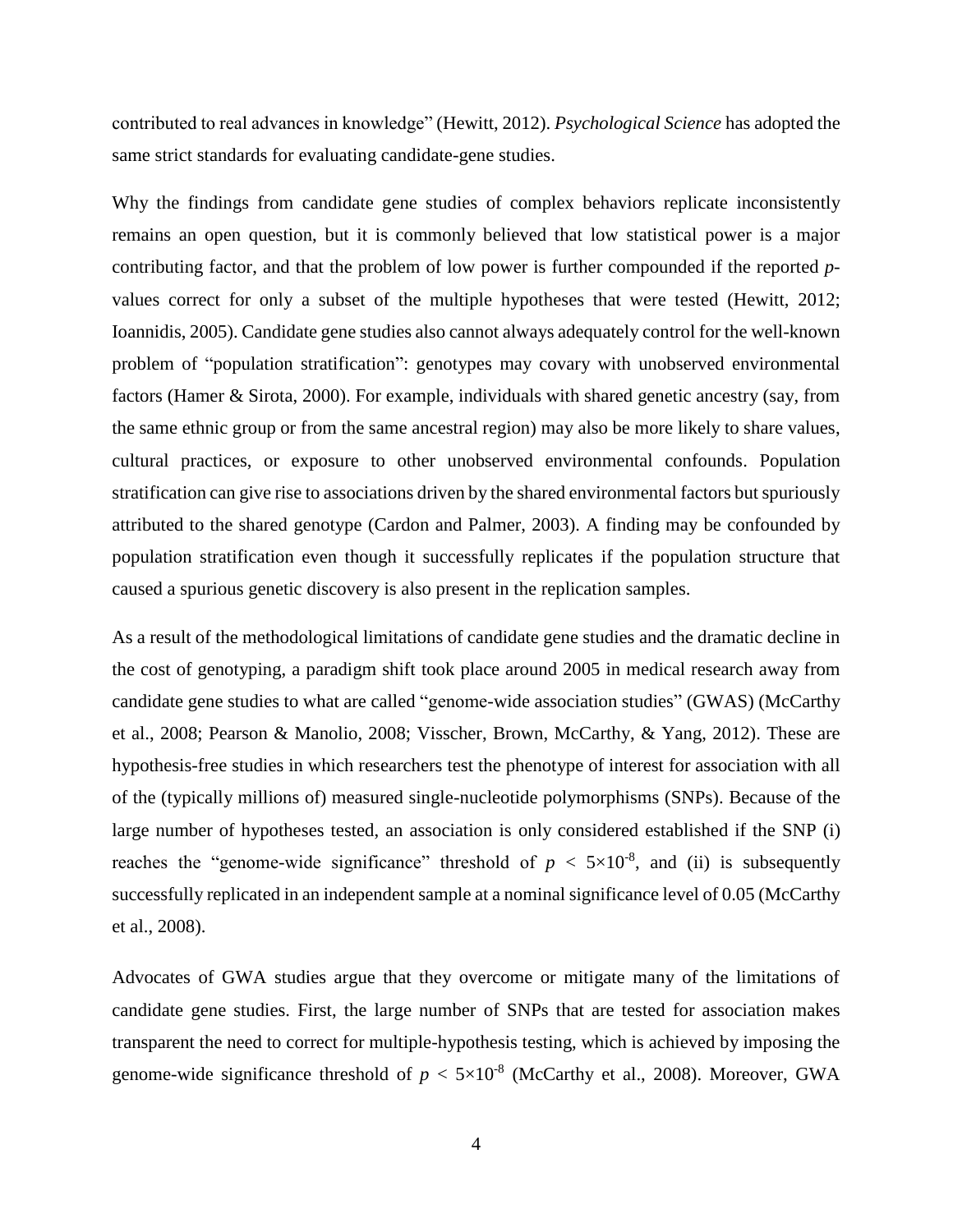studies, as a practical matter, tend to be based on larger samples (as indeed they must be to have any hope of identifying a SNP that reaches genome-wide significance).

Second, Bayes' Rule implies that conditional on observing an association at the genome-wide significance level, the association is likely to be true even if the study had only modest statistical power to detect the association in the first place; see Benjamin et al. (2012) for calculations.

Third, GWA data can be used to mitigate the potential confound of population stratification. In particular, it has become a common practice in GWASs to (a) estimate the first four principal components (PCs) of all the genotypes measured by the gene chip (the number four having emerged as a convention), (b) drop individuals who are genetic outliers as measured by these PCs, and then (c) include the PCs as control variables in the genetic association analysis. Intuitively, the PCs capture axes of correlation across the genome resulting from common ancestry. The PCs often have a geographic interpretation (Abdellaoui et al., 2013; Price et al., 2006, 2009). Controlling for PCs has become standard in GWA studies since Price et al. (2006) showed through simulation and empirical examples that doing so can eliminate spurious associations that are due to population structure. In Section *S-5* of the Supplemental Material, we illustrate the effectiveness of PCs using a simple placebo test. Specifically, we show that controlling for PCs eliminates a spurious association between educational attainment and a SNP for lactose intolerance that is known to vary in frequency across individuals with different ancestries (Bersaglieri et al., 2004; Campbell et al., 2005). (In contrast, the most common way of addressing population stratification in candidate-gene studies, namely including controls for self-identified race, does not eliminate the spurious association.)

There are thus many reasons to expect findings from GWA studies to replicate more consistently than findings from candidate gene studies. And experiences from the literature on complex anthropometric and medical traits suggest that GWA findings do in fact have a vastly superior replication record (Visscher et al., 2012). But do positive GWA findings from studies of complex *behavioral* traits similarly identify credible genetic associations that replicate consistently? And if the findings do replicate consistently, do they replicate consistently because what is being observed is a real genetic signal, or could it be that population stratification generates a spurious association in both the discovery sample and the replication sample? If GWA studies do identify credible and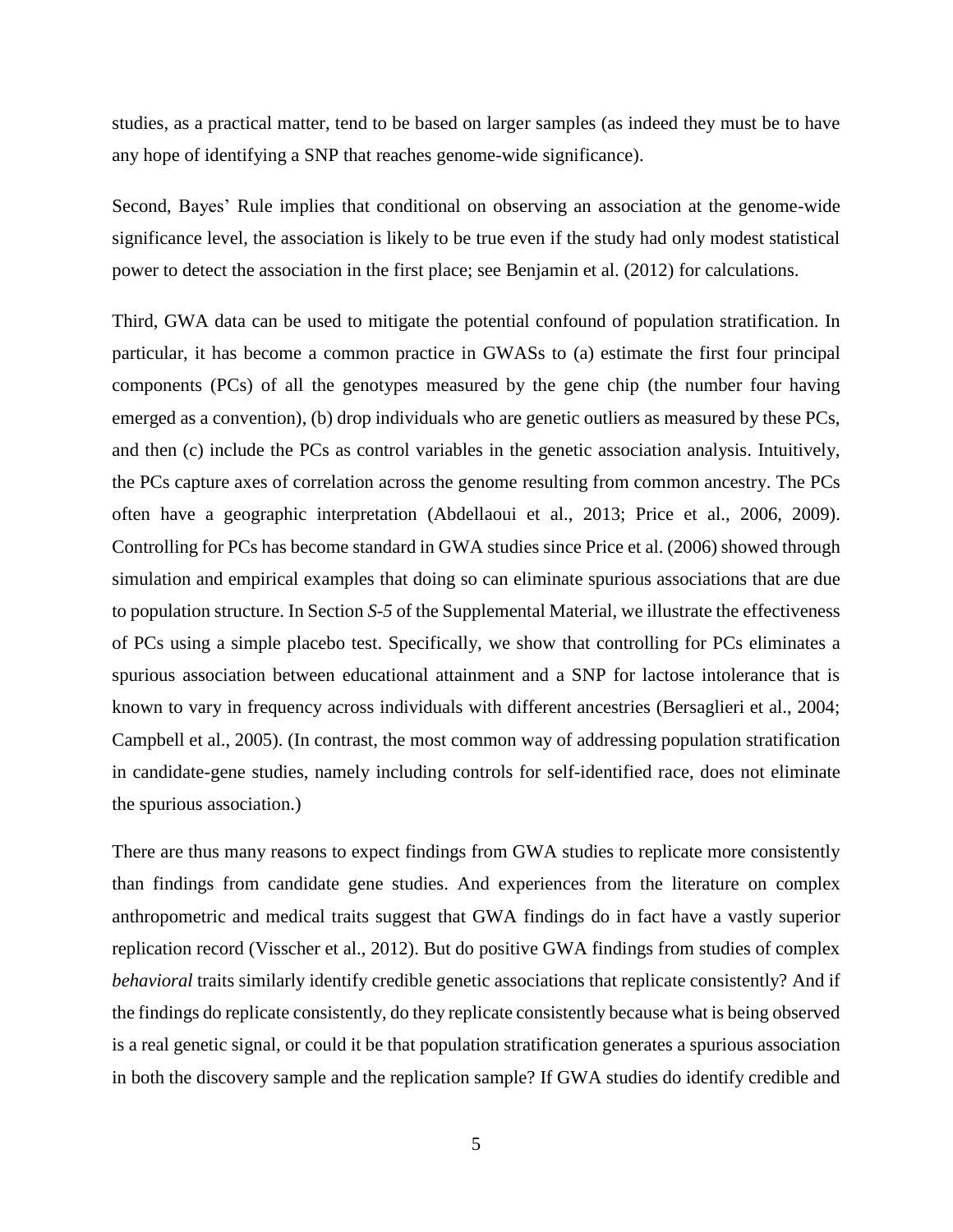replicable genetic associations, then they are a promising response to the non-replicability problem in gene-discovery research in the social sciences.

Until recently, virtually all GWA studies with positive findings have been studies of anthropometric or medical traits. For this reason, it may be inappropriate to infer from the superior replication record of GWA studies of medical traits that positive findings from GWA studies of behavioral traits are going to replicate consistently. If true genetic associations with behavioral traits have smaller effect sizes than true associations with anthropometric and medical traits, then GWA studies on behavioral traits will tend to generate less reliable results because they have lower power to detect true associations. Furthermore, while the convention of controlling for four PCs may be sufficient to minimize population-stratification concerns for anthropometric and medical traits, it might not be sufficient for behavioral traits, which may be characterized by more subtle population stratification.

While earlier GWA studies of behavioral traits (Benyamin et al., 2014; de Moor et al., 2012) have largely come up empty-handed (probably due to lack of power), a recent GWAS on educational attainment with a combined sample of over 100,000 individuals (Rietveld et al., 2013) identified three SNPs that meet the standard criteria for establishing a GWAS association, (i) and (ii) listed above. The effect sizes of the associations identified by Rietveld et al. are indeed small: the largest effect size corresponds to an  $R^2$  of only approximately 0.02% (equivalent to about one month of schooling per allele). This is far smaller than the effect sizes for medical and anthropometric traits, for example, it is less than one tenth the  $R^2$  of the largest associations discovered for height ( $R^2 =$ 0.4%; Lango Allen et al., 2010) and BMI ( $R^2 = 0.3$ %; Speliotes et al., 2010). The Rietveld et al. results therefore can serve as a test case for the robustness of the GWA approach to behavioral traits.

We sought to investigate (a) whether the Rietveld et al. results replicate in an independent sample with far more stringent controls for population stratification than are typically applied in GWA studies of medical and anthropometric traits, and (b) whether there is any evidence overall that the meta-analytic results are contaminated by unaccounted-for population stratification.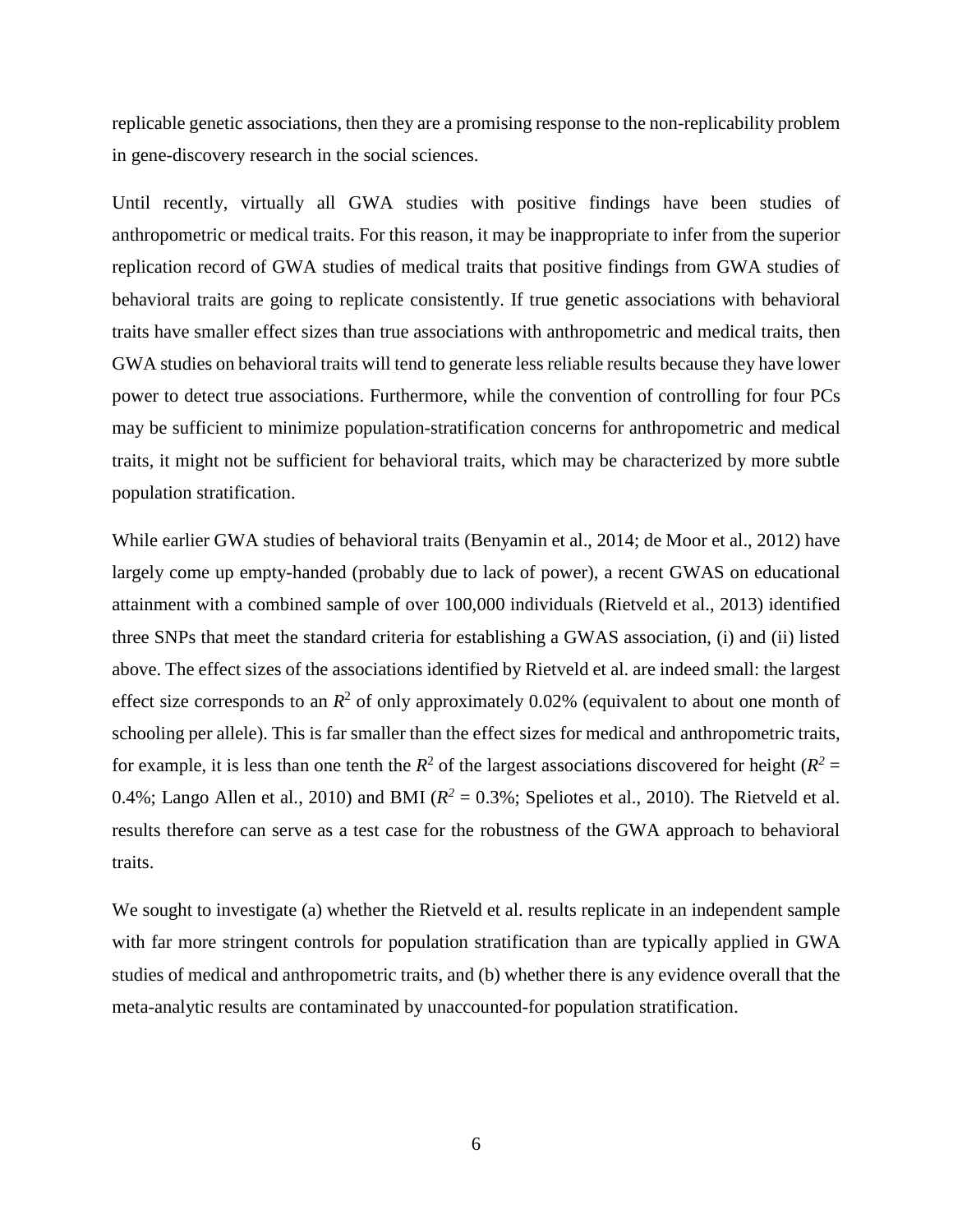# **Study 1 – Replication of Specific SNPs in 23andMe with Extensive Controls for Stratification**

#### *Method*

Study 1 sought to replicate the three genome-wide significant SNPs identified by Rietveld et al. in a new independent sample. The Rietveld et al. study tested approximately  $J =$  two million SNPs for association with educational attainment by running the following regression separately for each SNP  $j \in \{1, 2, ..., J\}$ :

(1) 
$$
y_i = \mu_j + \beta_j x_{ij} + \gamma_j Z_i + \epsilon_{ij},
$$

where  $y_i$  is the dependent variable (the phenotype);  $\mu_j$  is a constant term;  $x_{ij}$  is the number of reference alleles  $(0, 1, \text{or } 2)$  individual *i* is endowed with at SNP *j*;  $\beta_j$  is the coefficient of interest; and  $\mathbf{Z}_i$  is a vector of controls, which include age, sex, and the first four PCs of the variancecovariance matrix of the genotypic data. Rietveld et al. studied two dependent variables: *EduYears*, a measure of the number of years of schooling completed by the individual, and *College*, a binary variable equal to one if the individual had completed a college degree or its equivalent. (The point biserial correlation between the two measures is roughly 0.8; see Supplemental Materials *S-1*.) The tests of association with *EduYears* were conducted by running the linear regressions described above, and the tests of association with *College* were conducted analogously using logistic regressions.

We sought to replicate the original associations using data provided by 23andMe, a cohort based on a sample of volunteer participants (Eriksson et al., 2010) that was not included in the Rietveld et al. study. After applying quality-control filters and restricting to individuals of European descent who responded to a survey question about educational attainment, the sample size is  $N = 34,428$ . Because of the small effects, replication samples of this magnitude are required for adequate power. Given the sample size of 34,428, our power to replicate an association with  $R^2 = 0.02\%$  at *p* < 0.05 is 75% (see Supplemental Materials *S-6*).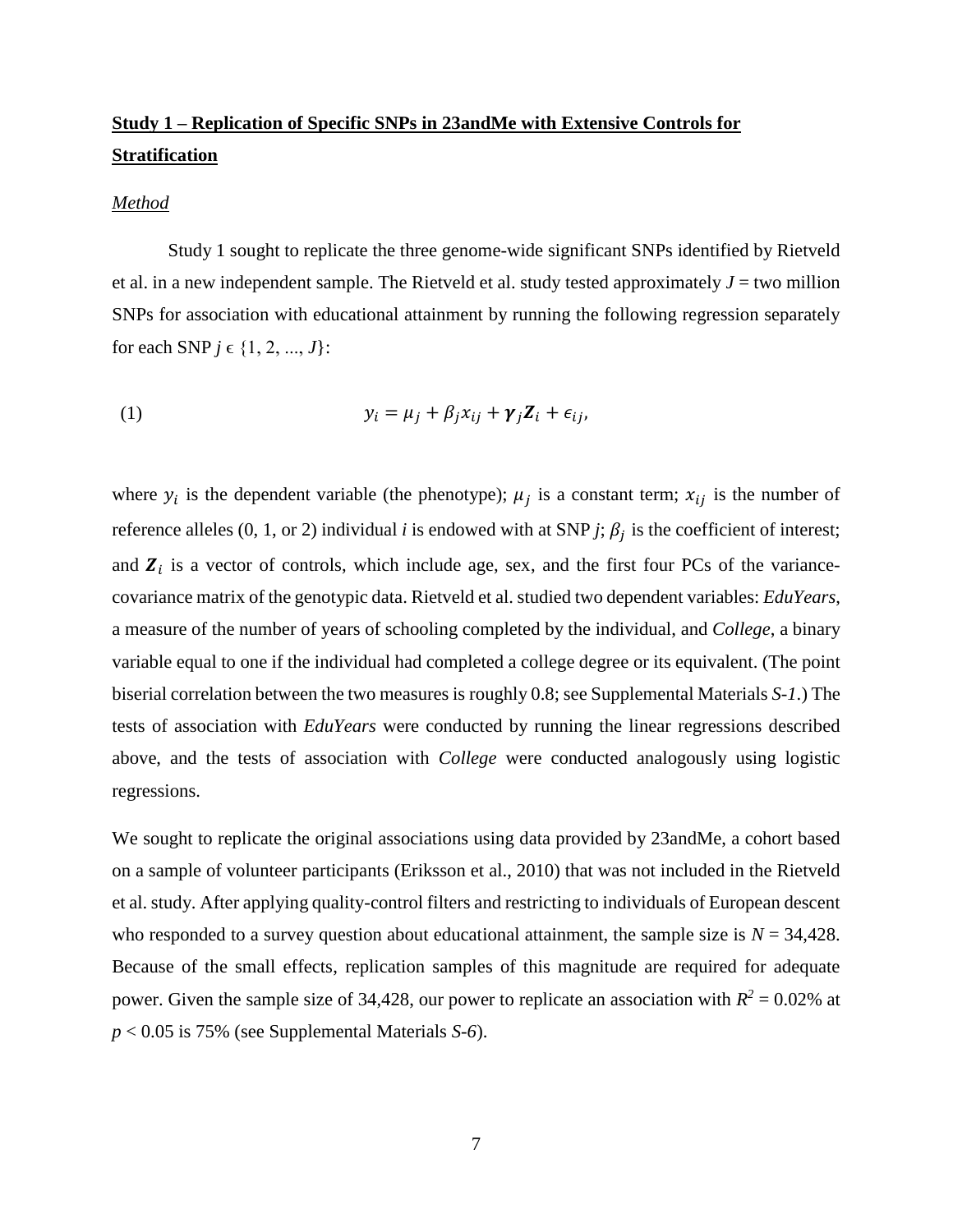We used the same regression models (1) as in Rietveld et al., except that in our analysis, the vector of controls  $\mathbf{Z}_i$  includes (in addition to age and sex) the first 25 PCs from the sample genotype covariance matrix—compared to only 4 PCs in Rietveld et al.—in order to reduce potential population-stratification confounding by partialing out more of the population structure.

## *Results*

As shown in Table 1, all three SNP associations reported in Rietveld et al. replicate at a nominal significance level of 0.05, in the same direction and with similar effect sizes as in the original report. The replication of effect sizes suggests that the additional controls for population stratification from including more than 4 PCs made little difference (for related evidence, see also Supplemental Material *S-5*). As a caveat, we note that since all research participants are completely anonymous to us, we cannot rule out overlap between the 23andMe sample and the Rietveld et al. discovery or replication sample, in which case the new results would not be fully independent from the Rietveld et al. results. We believe, however, that such potential overlap is likely to be miniscule and is therefore unlikely to drive our replication findings.

| College          | 23andMe     |       |                     |                           | Rietveld et al. Discovery |                       | Rietveld et al. Replication |       |                     |
|------------------|-------------|-------|---------------------|---------------------------|---------------------------|-----------------------|-----------------------------|-------|---------------------|
|                  | OR          | S.E.  | $p$ -value          | OR                        | S.E.                      | $p$ -value            | OR                          | S.E.  | $p$ -value          |
| rs12206087       | 1.035       | 0.018 | 0.046               | 1.049                     | 0.011                     | $1.06 \times 10^{-5}$ | 1.042                       | 0.021 | 0.022               |
| rs11584700       | 0.954       | 0.020 | 0.025               | 0.924                     | 0.012                     | $2.07\times10^{-9}$   | 0.923                       | 0.022 | $4.86\times10^{-4}$ |
| rs4851266        | 1.071       | 0.019 | 0.0001              | 1.069                     | 0.012                     | $2.20\times10^{-9}$   | 1.058                       | 0.022 | 0.003               |
| $\boldsymbol{N}$ | 34,428      |       |                     | 95,407-95,419             |                           |                       | 23,663-23,668               |       |                     |
|                  |             |       |                     |                           |                           |                       |                             |       |                     |
| EduYears         | 23andMe     |       |                     | Rietveld et al. Discovery |                           |                       | Rietveld et al. Replication |       |                     |
|                  | <b>Beta</b> | S.E.  | $p$ -value          | <b>Beta</b>               | S.E.                      | $p$ -value            | <b>Beta</b>                 | S.E.  | $p$ -value          |
| rs12206087       | 0.058       | 0.020 | 0.004               | 0.106                     | 0.018                     | $4.19\times10^{-9}$   | 0.077                       | 0.034 | 0.012               |
| rs11584700       | $-0.053$    | 0.025 | 0.032               | $-0.086$                  | 0.021                     | $2.98 \times 10^{-5}$ | $-0.126$                    | 0.041 | $9.61\times10^{-4}$ |
| rs4851266        | 0.086       | 0.021 | $4.28\times10^{-5}$ | 0.076                     | 0.018                     | $3.64\times10^{-5}$   | 0.103                       | 0.035 | 0.002               |
| $\boldsymbol{N}$ | 34.428      |       |                     | 101.048-101.061           |                           |                       | 23,523-23,573               |       |                     |

|  |  |  |  |  | Table 1. Replication in 23andMe Data |  |
|--|--|--|--|--|--------------------------------------|--|
|--|--|--|--|--|--------------------------------------|--|

Notes: *Beta* is the effect of an increase in one reference allele on years of schooling estimated by the linear regression model (1) for *EduYears*, and *OR* is the odds ratio (the relative likelihood of attending college for an individual with one more reference allele) estimated by the analogous logistic regression for *College*. The Rietveld et al. sample sizes are given by a range because different sample sizes are available for the three SNPs. In Rietveld et al., rs9320913 is significantly associated with *EduYears* and rs11584700 and rs4851266 with *College*. Because rs9320913 is unavailable in the 23andMe data, we use  $rs12206087$  as a (very reliable) proxy for  $rs9320913$  ( $R^2 = 0.99$ ; see Supplemental Materials *S*-*2.3*); the "rs12206087" results for Rietveld et al. are actually the results for rs9320913. The **bold** rows in the *College* panel indicate the SNPs found by Rietveld et al. to be associated with *College* in their discovery sample; analogously for the *EduYears* panel.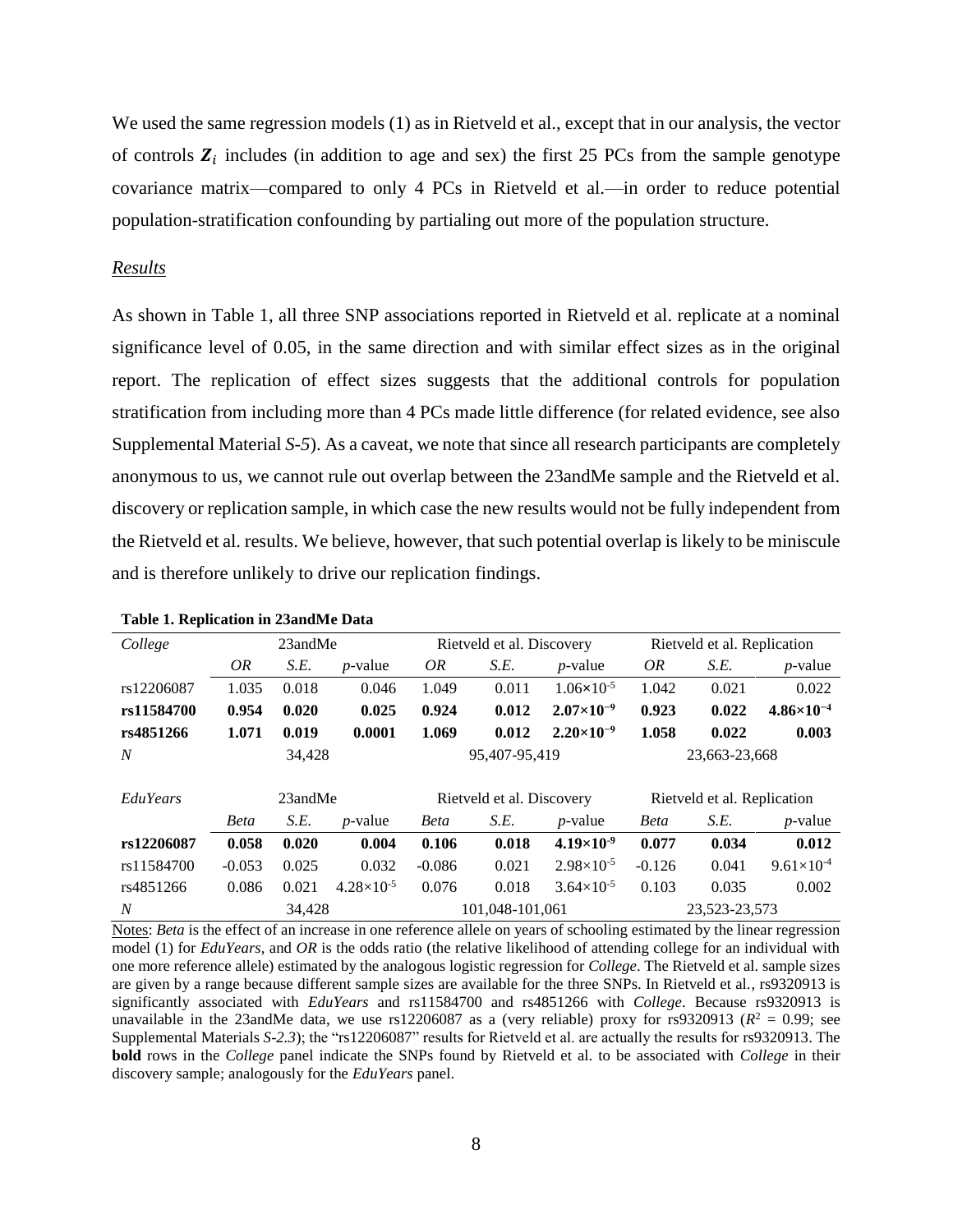# **Study 2 – Robustness of Polygenic Scores in STR and QIMR with Two Distinct Methods of Controlling for Stratification**

### Method

While Study 1 used a new dataset to replicate the three genome-wide significant SNPs reported by Rietveld et al., Study 2 used some of the same data as in the original report to probe the robustness of Rietveld et al.'s reported "polygenic score" results to potential confounding from population stratification. Following Purcell et al. (2009), polygenic scores are commonly constructed in the GWA literature in order to allow investigators to evaluate the joint predictive power of a large number of SNPs (possibly including SNPs whose effects are too small or estimated too imprecisely to reach genome-wide significance).

Following a common approach in the genetics literature (Purcell et al., 2009; Yang et al., 2012), Rietveld et al. constructed a polygenic score  $(\hat{g}_i)$  for each individual *i* as equal to a weighted sum of the number of reference alleles (0, 1, or 2) across a set of SNPs, where the weights are derived from the regression coefficients from a GWAS of either *EduYears* or *College*. They then evaluated the predictive power of an individual's score  $\hat{g}_i$  for the individual's educational attainment using two hold-out samples (i.e., samples excluded from the GWAS used for estimating the weights): the Swedish Twin Registry (STR) sample and the Queensland Institute of Medical Research (QIMR) sample. Although the original datasets are family-based samples, one member from each family was selected at random to be included in the analyses. In each sample (and for scores constructed using GWASs of each of *EduYears* and *College*), Rietveld et al. tested four scores constructed from increasingly large sets of SNPs, the sets of SNPs whose GWAS associations with educational attainment fell below the respective *p*-value thresholds:  $5\times10^{-8}$  (i.e., only the genomewide significant SNPs),  $5\times10^{-5}$ ,  $5\times10^{-3}$ , and 1 (i.e., all SNPs). For each polygenic score  $\hat{g}_i$ , Rietveld et al. examined its predictive power by running the regression:

(2) 
$$
EduYears_i = \mu + \beta \hat{g}_i + \gamma Z_i + \varepsilon_i,
$$

where the dependent variable is always *EduYears* (never *College*),  $\mu$  is a constant term;  $\beta$  is the coefficient of interest; and  $\mathbf{Z}_i$  is a vector of controls, which include age, sex, and age×sex, but no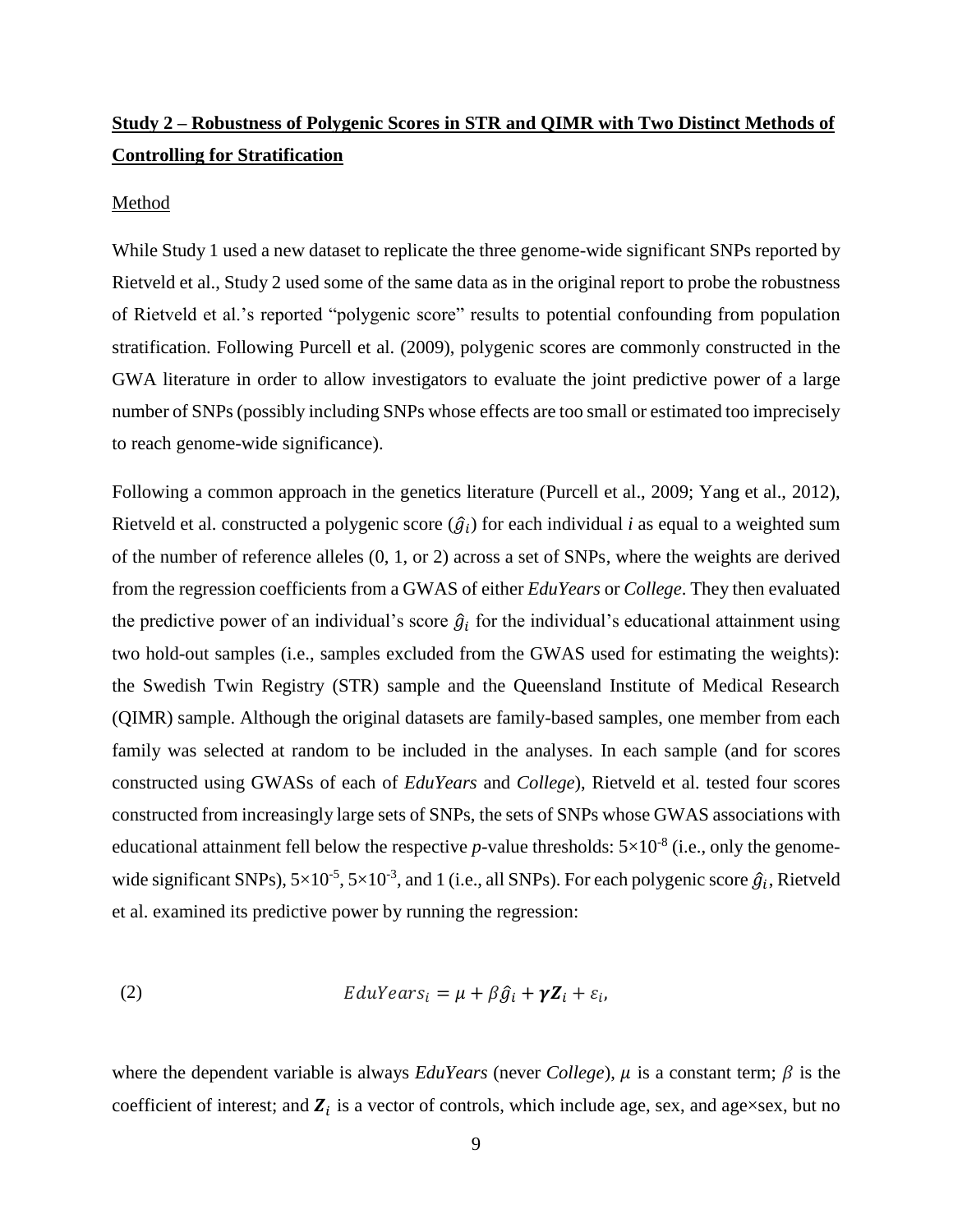PCs (though PCs were included as controls in the GWA analyses that generated the weights for constructing the  $\hat{g}_i$ 's). Rietveld et al. found that the incremental predictive power of the score (i.e., the increase in  $R^2$  from estimating regression (2) with the score as an independent variable relative to the  $R<sup>2</sup>$  without the score) was larger when more SNPs were included in the score. The score containing all SNPs, which had the largest incremental predictive power, accounted for approximately 2% of the variance across individuals in educational attainment.

To explore the robustness of original prediction findings, we re-ran these prediction analyses using two distinct methods that control more stringently for population stratification. In the first, we estimated the same regression model (2), except that we additionally included in the vector of controls the first 20 PCs as control variables. In the second, we estimated mixed linear models (Kang et al., 2010) in place of the regression models. Conceptually, these models involve two steps: (i) the genome-wide data are used to estimate the degree of genetic similarity between each pair of individuals in the sample, and (ii) unlike in standard regression where the covariance of the error term (in an educational-attainment regression) between any two individuals is assumed to be zero, the covariance is fitted as an increasing linear function of the individuals' genetic similarity. In other words, to the extent that two individuals are more recently descended from a common ancestor (as very accurately measured by overall genetic similarity)—and thus are more likely be similar on unobserved environmental factors—these individuals are treated as correlated observations on the relationship between educational attainment and the score.

## *Results*

The results are shown in Table 2. The upper panel shows the results from the association analyses with the scores constructed using different *p*-value thresholds. We separately report results from the STR and QIMR samples and separately for scores constructed from weights estimated using *College* and *EduYears*. The middle and lower panels show results, respectively, from regressions with 20 PCs included as controls and from mixed linear models. Each coefficient is the estimated effect of a one-standard-deviation increase in the score.

When all SNPs are used to construct the score, it has the predicted sign in all analyses and accounts for approximately 2% of the variance in educational attainment. In STR (the larger and therefore better-powered cohort), the polygenic score is statistically significant in all scenarios, even when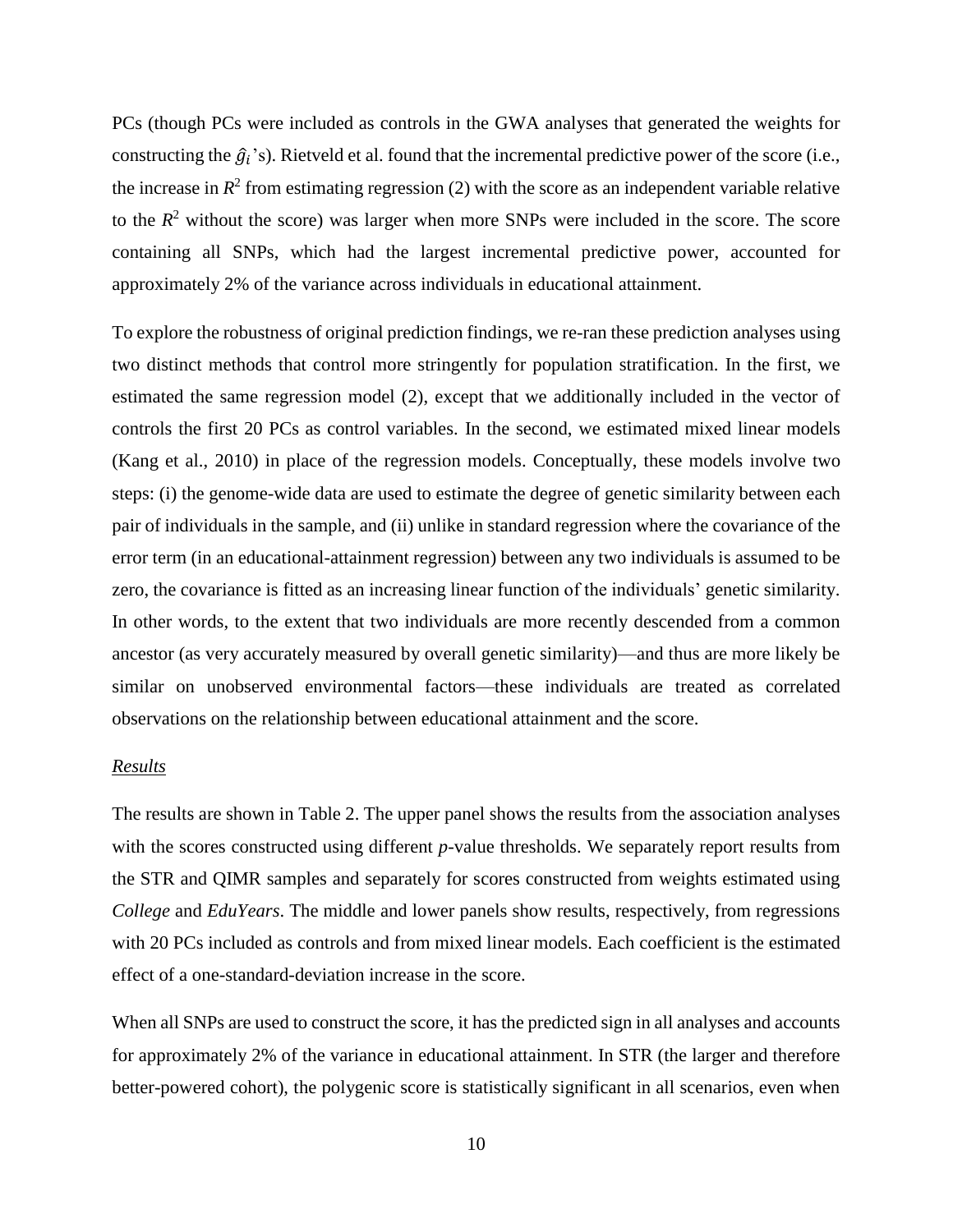only genome-wide significant SNPs are included. The joint effect of the SNPs with  $p < 5 \times 10^{-8}$  is approximately 0.1%-0.2% of variance in *EduYears* in STR. Since this polygenic score includes 3 SNPs (when constructed using *College*) or 5 SNPs (when constructed using *EduYears*), the results are roughly consistent with Rietveld et al.'s estimate that each of the most strongly associated SNPs explains approximately 0.02% of variance in *EduYears*. Overall, there is no systematic tendency for the predictive power of the scores to change when additional controls for stratification are included.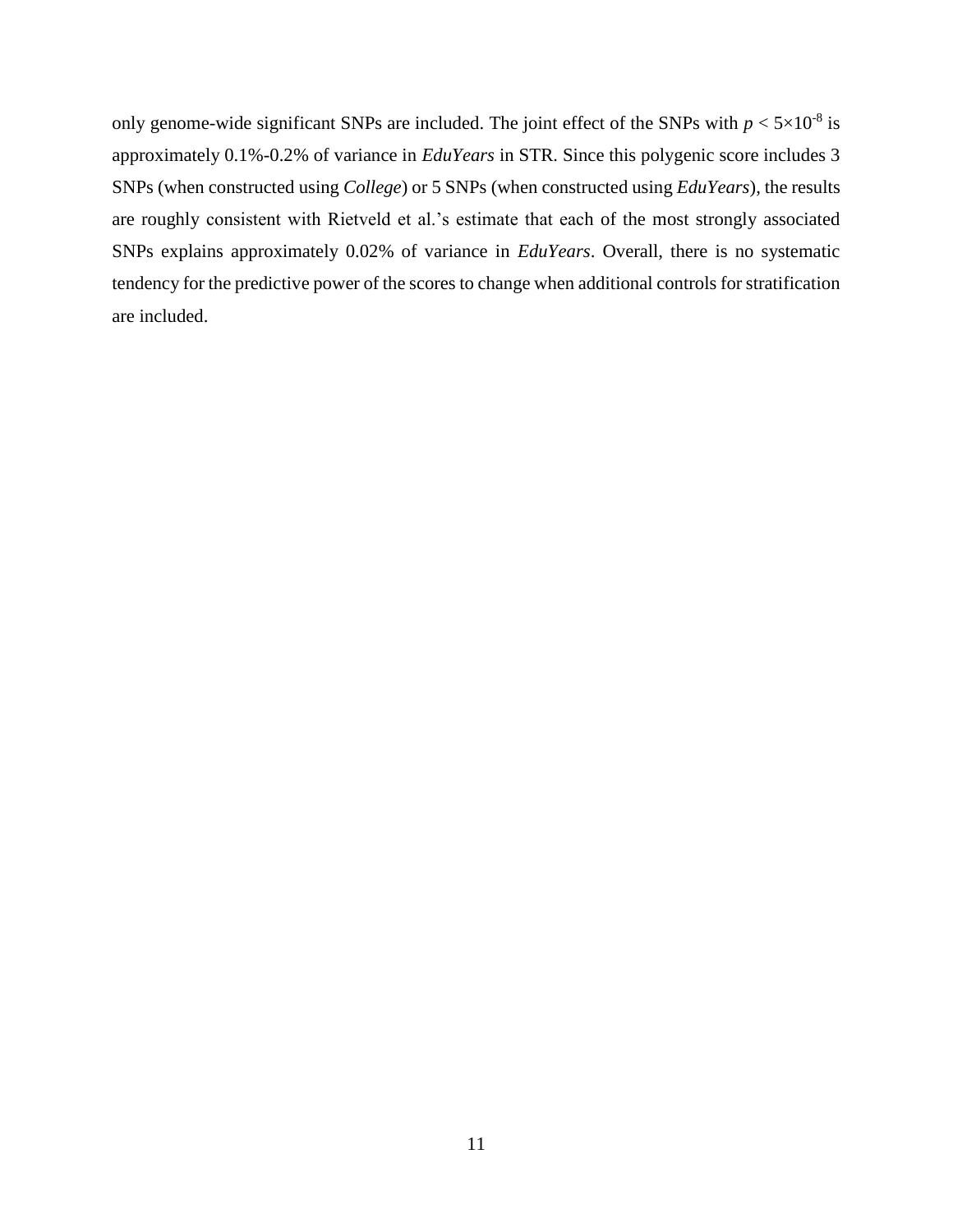|                                        | Queensland Institute of Medical Research<br>(QIMR) |                           |                      |                      |                       | Swedish Twin Registry (STR) |                      |                      |                       |                       |
|----------------------------------------|----------------------------------------------------|---------------------------|----------------------|----------------------|-----------------------|-----------------------------|----------------------|----------------------|-----------------------|-----------------------|
| Threshold for inclusion of SNPs in PGS |                                                    |                           | $< 5 \times 10^{-8}$ | $< 5 \times 10^{-5}$ | $< 5 \times 10^{-3}$  | All SNPs                    | $< 5 \times 10^{-8}$ | $< 5 \times 10^{-5}$ | $< 5 \times 10^{-3}$  | All SNPs              |
| No PC Adjustment                       | College                                            | <b>Beta</b>               | 0.0495               | 0.1502               | 0.3581                | 0.5630                      | 0.1706               | 0.1984               | 0.3469                | 0.5506                |
|                                        |                                                    | S.E.                      | 0.0554               | 0.0554               | 0.0551                | 0.0545                      | 0.0496               | 0.0496               | 0.0496                | 0.0492                |
|                                        |                                                    | $p$ -value                | 0.3702               | 0.0067               | $9.1 \times 10^{-11}$ | $1.4 \times 10^{-24}$       | $6.1 \times 10^{-4}$ | $6.9 \times 10^{-5}$ | $3.1 \times 10^{-12}$ | $1.2\times10^{-28}$   |
|                                        |                                                    | $\Delta R^2$              | 0.0002               | 0.0021               | 0.0118                | 0.0291                      | 0.0017               | 0.0023               | 0.0072                | 0.0180                |
|                                        |                                                    | <b>Beta</b>               | $-0.0221$            | 0.2478               | 0.3326                | 0.5544                      | 0.1353               | 0.2481               | 0.3194                | 0.5617                |
|                                        | EduYears                                           | S.E.                      | 0.0554               | 0.0551               | 0.0551                | 0.0548                      | 0.0496               | 0.0496               | 0.0496                | 0.0492                |
|                                        |                                                    | $p$ -value                | 0.6894               | $7.6 \times 10^{-6}$ | $1.7\times10^{-9}$    | $7.1 \times 10^{-24}$       | $6.5 \times 10^{-3}$ | $6.4 \times 10^{-7}$ | $1.3\times10^{-10}$   | $1.0\times10^{-29}$   |
|                                        |                                                    | $\Delta R^2$              | 0.0000               | 0.0056               | 0.0102                | 0.0282                      | 0.0011               | 0.0037               | 0.0061                | 0.0188                |
|                                        |                                                    |                           |                      |                      |                       |                             |                      |                      |                       |                       |
|                                        | College                                            | <b>Beta</b>               | 0.0502               | 0.1617               | 0.3567                | 0.5508                      | 0.1640               | 0.1968               | 0.3407                | 0.5445                |
|                                        |                                                    | S.E.                      | 0.0554               | 0.0554               | 0.0551                | 0.0548                      | 0.0496               | 0.0496               | 0.0496                | 0.0492                |
|                                        |                                                    | $p$ -value                | 0.3671               | $3.5 \times 10^{-3}$ | $1.1 \times 10^{-10}$ | $1.5 \times 10^{-23}$       | $9.9 \times 10^{-3}$ | $7.8 \times 10^{-5}$ | $7.3 \times 10^{-12}$ | $4.9\times10^{-28}$   |
| Controlling for 20                     |                                                    | $\Delta R^2$              | 0.0002               | 0.0024               | 0.0117                | 0.0278                      | 0.0016               | 0.0023               | 0.0069                | 0.0176                |
| <b>PCs</b>                             | EduYears                                           | <b>Beta</b>               | $-0.0043$            | 0.2604               | 0.3122                | 0.5372                      | 0.1410               | 0.2423               | 0.3059                | 0.5588                |
|                                        |                                                    | S.E.                      | 0.0554               | 0.0554               | 0.0551                | 0.0548                      | 0.0496               | 0.0496               | 0.0496                | 0.0492                |
|                                        |                                                    | $p$ -value                | 0.9400               | $2.6 \times 10^{-6}$ | $1.7\times10^{-8}$    | $1.8 \times 10^{-22}$       | $4.6 \times 10^{-3}$ | $1.1\times10^{-6}$   | $7.8\times10^{-10}$   | $2.0\times10^{-29}$   |
|                                        |                                                    | $\Delta R^2$              | 0.0000               | 0.0062               | 0.0090                | 0.0265                      | 0.0012               | 0.0035               | 0.0056                | 0.0186                |
|                                        |                                                    | <b>Beta</b>               | 0.0538               | 0.1505               | 0.3383                | 0.4920                      | 0.1697               | 0.1902               | 0.3387                | 0.5601                |
| Mixed Linear Model<br>Analysis         | College                                            | S.E.                      | 0.0571               | 0.0581               | 0.0574                | 0.0581                      | 0.0504               | 0.0500               | 0.0500                | 0.0508                |
|                                        |                                                    | $p$ -value                | 0.3479               | 0.0096               | $3.8 \times 10^{-9}$  | $2.5 \times 10^{-17}$       | $7.5 \times 10^{-4}$ | $1.4 \times 10^{-4}$ | $1.1 \times 10^{-11}$ | $2.4 \times 10^{-28}$ |
|                                        |                                                    | $\Delta R^2$              | 0.0003               | 0.0021               | 0.0105                | 0.0222                      | 0.0017               | 0.0022               | 0.0068                | 0.0187                |
|                                        | EduYears                                           | <b>Beta</b>               | $-0.0083$            | 0.2303               | 0.2666                | 0.4947                      | 0.1410               | 0.2403               | 0.3104                | 0.5662                |
|                                        |                                                    | S.E.                      | 0.0581               | 0.0584               | 0.0561                | 0.0587                      | 0.0513               | 0.0504               | 0.0500                | 0.0504                |
|                                        |                                                    | $p$ -value                | 0.8863               | $7.9 \times 10^{-5}$ | $1.9\times10^{-6}$    | $3.7 \times 10^{-17}$       | $6.0 \times 10^{-3}$ | $1.9\times10^{-6}$   | $5.1\times10^{-10}$   | $2.4 \times 10^{-29}$ |
|                                        |                                                    | $\Delta R^2$              | 0.0000               | 0.0049               | 0.0065                | 0.0225                      | 0.0012               | 0.0034               | 0.0057                | 0.0191                |
|                                        |                                                    | $\boldsymbol{N}$<br>3,544 |                      |                      |                       | 6,770                       |                      |                      |                       |                       |

**Table 2. Results from Additional Analyses of Polygenic Scores in QIMR and STR Data**

Notes: *Beta* is the effect of a one-standard-deviation increase in the polygenic score on years of schooling estimated by the linear regression model (2) (the first two panel rows) or by the mixed linear model analysis (the last panel row); if *Beta* is positive, the score predicts *EduYears* in the same direction in the replication sample as in the discovery sample. *S.E.* is the estimated standard error of *Beta*, and the *p*-value is for a two-sided test.  $\Delta R^2$  is the increase in  $R^2$  (in units of percentage points) from estimating a model that includes the polygenic score as an independent variable relative to estimating a model that excludes it.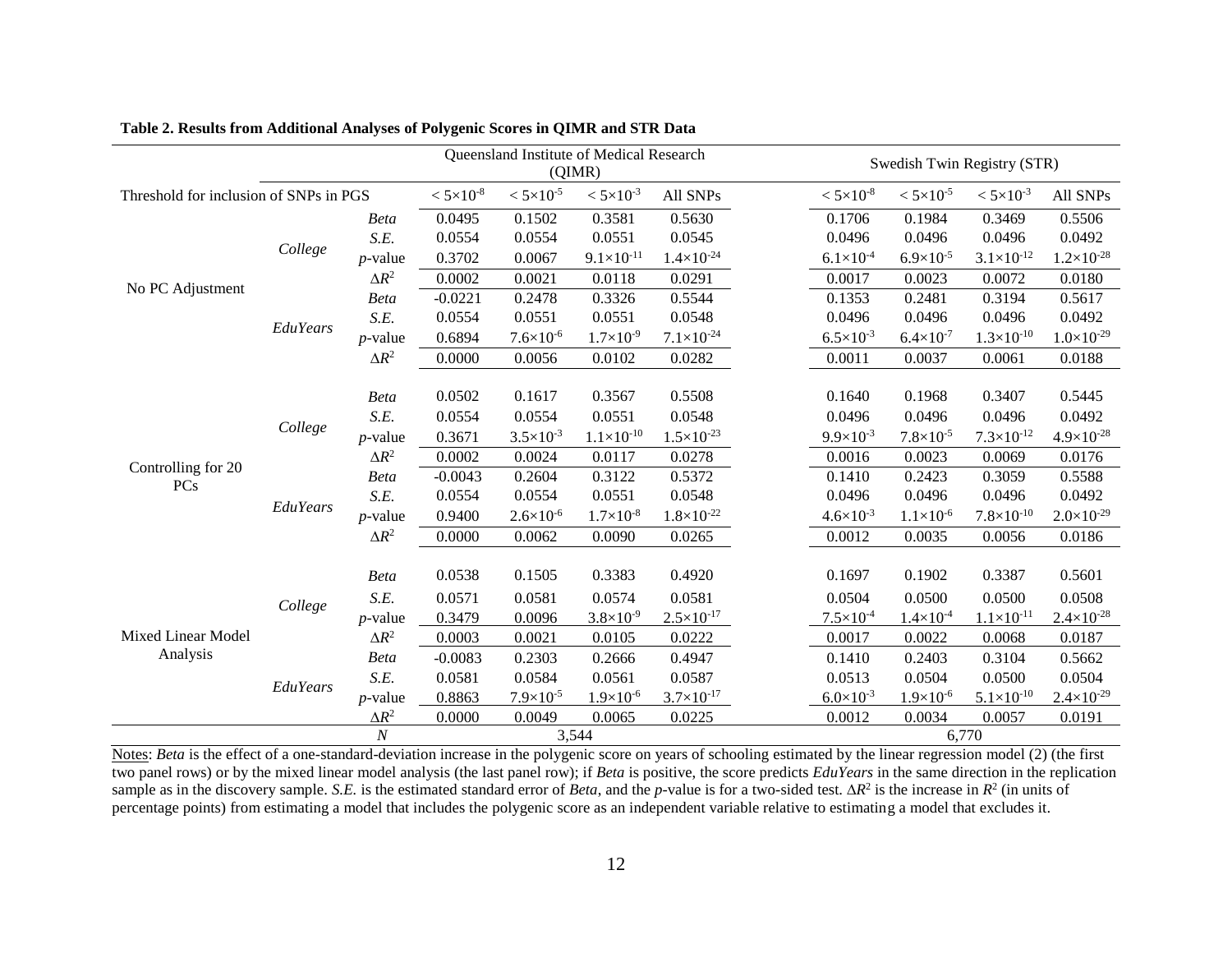## **Study 3 – Replication and Within-Family Robustness of Polygenic Scores in FHS**

#### *Method*

The gold standard for ruling out concerns about population stratification is to show that the association holds within families. The original Rietveld et al. study reported within-family analysis using the pooled STR and QIMR sample. For this within-family analysis, the linear polygenic score constructed using all SNPs in the GWAS of *EduYears* is strongly associated with educational attainment, and the score constructed using a *p*-value threshold of  $5\times10^{-3}$  is marginally significant. Power was too low to draw conclusions about the scores constructed using *p*-value thresholds of  $5\times10^{-5}$  and  $5\times10^{-8}$  (which contain information from fewer SNPs). The STR and QIMR analyses were based on sample sizes of 2,774 DZ twin pairs and 572 full sibling pairs, respectively.

In Study 3, we use data from an independent sample, the Framingham Heart Study (FHS), to attempt to replicate the within-family analyses of the linear polygenic scores. FHS is an epidemiological study on three generations of individuals in the Massachusetts town of Framingham that was not included in any of Rietveld et al.'s analyses (see Supplemental Material *S-4*). In this sample, there are 395 families with two or more full biological siblings. Fewer SNPs are available in FHS than in STR and QIMR (see Supplemental Material *S-4.1*). Consequently, the polygenic scores in Study 3 are expected to have lower explanatory power than the analogous scores from Study 2. Our focus here is on examining, within the FHS dataset, how the estimated effect of the score is affected by restricting the analysis to within-family variation.

Our analyses proceeded in three steps. First, we applied quality controls to the data, pruned the SNPs for linkage disequilibrium, and then constructed the polygenic score using the meta-analytic results from Rietveld et al. Second, we identified all biological full siblings. Finally, we tested the score  $(\hat{g}_i)$  within-family by running regressions of the following form:

(3) 
$$
EduYears_i = \beta \hat{g}_i + \sum_{k=1}^{K} \gamma_k X_{ik} + \varepsilon_i,
$$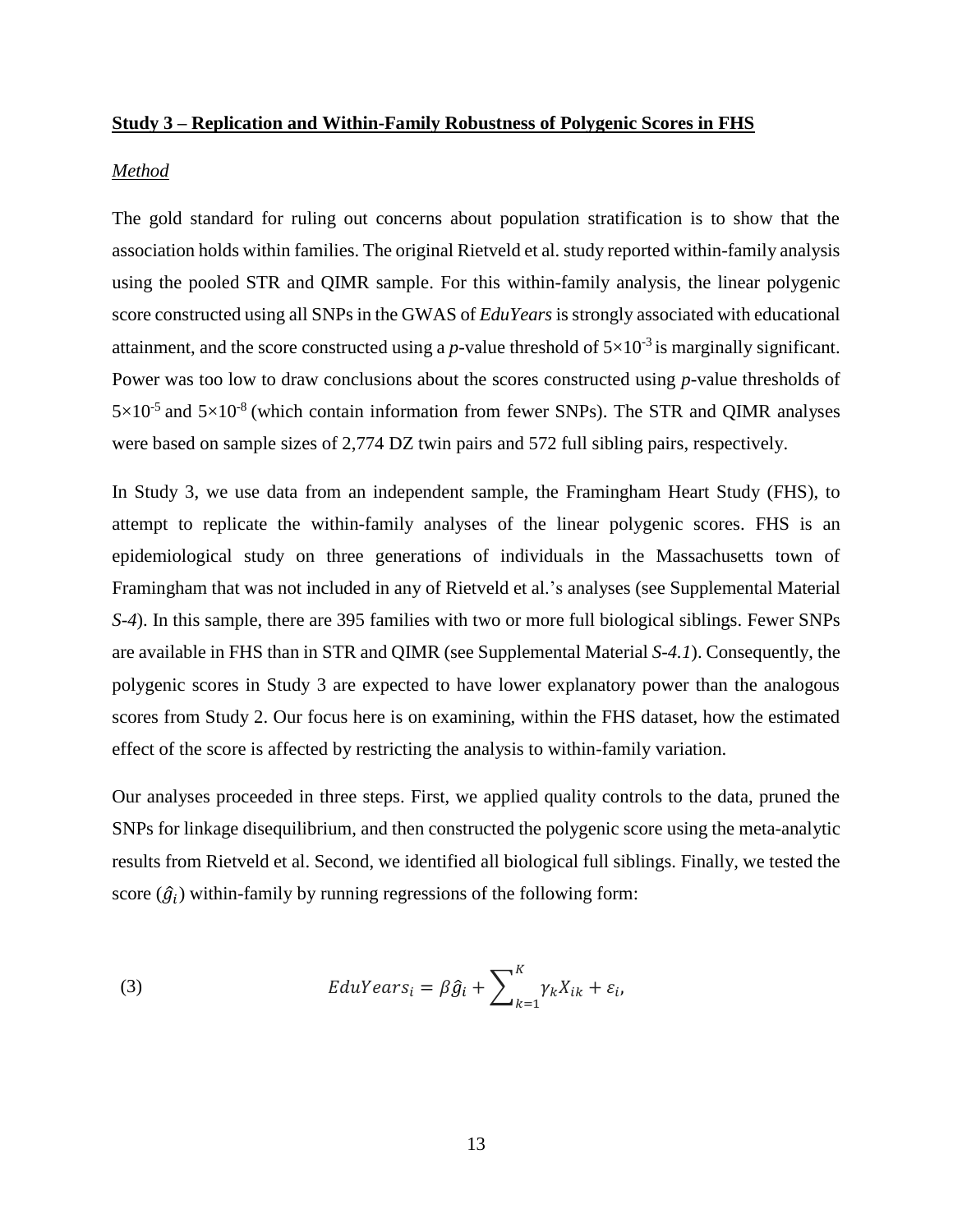where *i* indexes individuals, *k* indexes families, and *Xik* is an indicator variable that takes the value 1 if individual *i* belongs to family *k* and 0 otherwise. Including the "family fixed-effect" *Xik* is equivalent (except for the resulting *R* 2 ) to running a regression after both *EduYears<sup>i</sup>* and the score  $\hat{g}_i$  are demeaned at the family level; hence the analysis uses only the within-family variation in *EduYears* and the within-family variation in the score. To account for the non-independence of the error term among siblings, we cluster the standard errors (Liang & Zeger, 1986) at the level of the family. Since we expected to have less power for this analysis than Rietveld et al. due to the smaller number of individuals and the smaller number of SNPs, we only ran these analyses for two scores, one constructed from all SNPs in the sample and one using a *p*-value threshold of  $5\times10^{-3}$ . (We did not conduct within-family tests of the individual SNPs because our statistical power would be less than 7%—too low to draw a meaningful conclusion regardless of how the analysis turns out; see Supplemental Material *S-6*.)

#### *Results*

Each coefficient in Table 3 is the estimated effect of a one-standard-deviation increase in the score. Columns 1 and 2 report the results from the new within-family analyses using the FHS data: whether or not we control for 20 PCs, both polygenic scores constructed from all SNPs and from SNPs reaching  $p < 5 \times 10^{-3}$  are positively and significantly associated with educational attainment. In columns 3 and 4 we also report analyses analogous to those from Study 2 (i.e., excluding the family fixed effects, thus leveraging both between- and within-family variation in the score). In these analyses, both scores are positively associated with educational attainment, again with similar results with and without the PC controls. The score from SNPs reaching  $p < 5 \times 10^{-3}$  is marginally significant, and the score from all SNPs is highly statistically significant.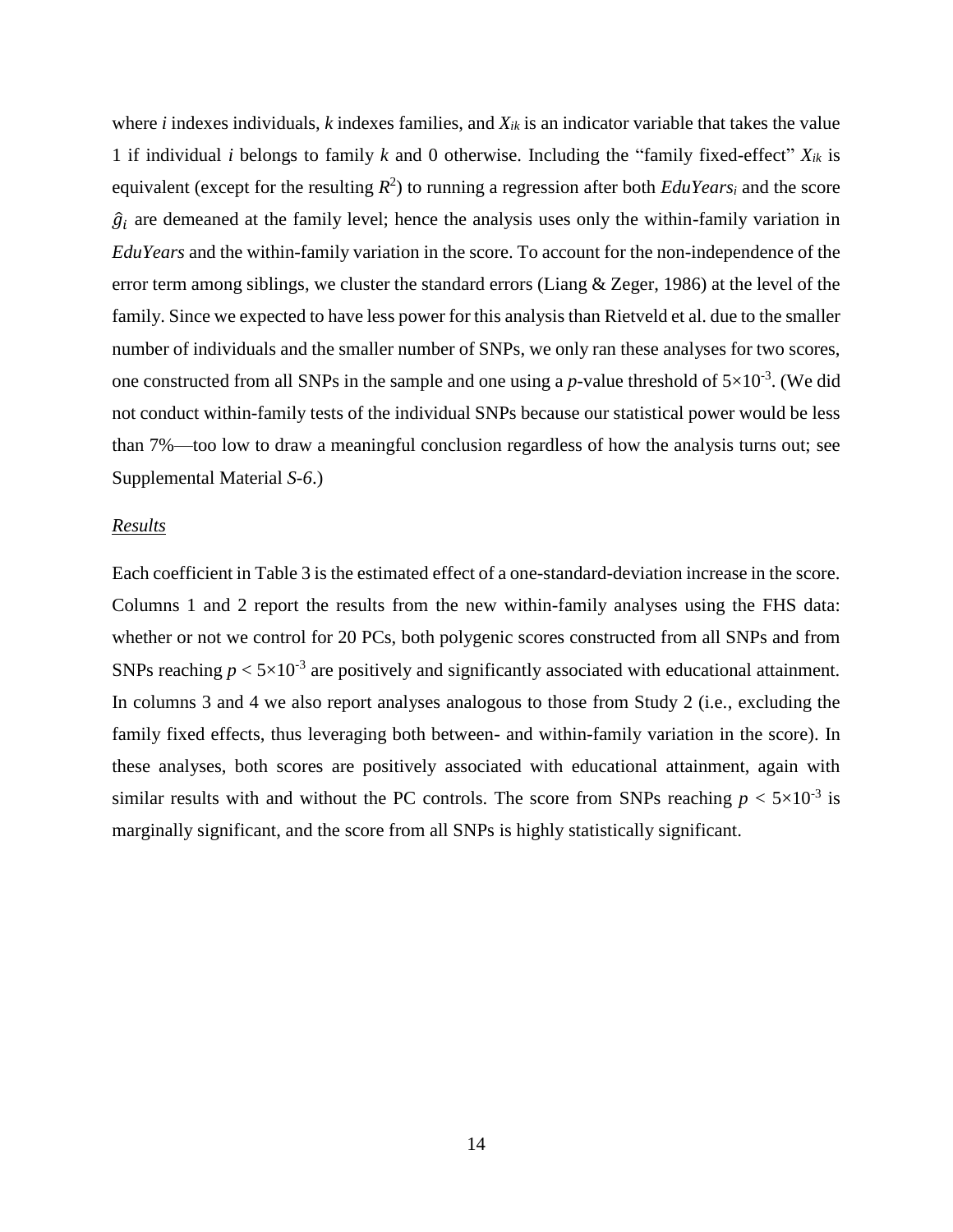|                                        |                      |          | Within-Family Variation<br>Only | Between- and Within-<br><b>Family Variation</b> |                       |  |
|----------------------------------------|----------------------|----------|---------------------------------|-------------------------------------------------|-----------------------|--|
|                                        |                      | (1)      | (2)                             | (3)                                             | (4)                   |  |
| Threshold for inclusion of SNPs in PGS | $< 5 \times 10^{-3}$ | All SNPs | $< 5 \times 10^{-3}$            | All SNPs                                        |                       |  |
|                                        | Beta                 | 0.2386   | 0.2677                          | 0.1142                                          | 0.2448                |  |
|                                        | S.E.                 | 0.0934   | 0.1034                          | 0.0637                                          | 0.0614                |  |
| No PC Adjustment                       | $p$ -value           | 0.011    | 0.010                           | 0.073                                           | $7.44 \times 10^{-5}$ |  |
|                                        | $\Delta R^2$         | 0.0036   | 0.0037                          | 0.0031                                          | 0.0141                |  |
|                                        |                      |          |                                 |                                                 |                       |  |
|                                        | <b>Beta</b>          | 0.2308   | 0.2642                          | 0.1173                                          | 0.2534                |  |
|                                        | S.E.                 | 0.0947   | 0.1044                          | 0.0634                                          | 0.0621                |  |
| Controlling for 20 PCs                 | $p$ -value           | 0.015    | 0.012                           | 0.065                                           | $5.13\times10^{-5}$   |  |
|                                        | $\Delta R^2$         | 0.0033   | 0.0036                          | 0.0031                                          | 0.0140                |  |
| $N$ , #individuals                     |                      | 1,256    | 1,256                           |                                                 |                       |  |
| N, #families with $\geq 2$ children    |                      | 395      | 395                             |                                                 |                       |  |

**Table 3. Results from Analyses of Polygenic Scores for** *EduYears* **in FHS**

Notes: *Beta* is the effect of a one-standard-deviation increase in the polygenic score on years of schooling estimated by the linear regression model (3) (columns 1 and 2) or by linear regression model (2) (columns 3 and 4); if *Beta* is positive, the score predicts *EduYears* in the same direction in the replication sample as in the discovery sample. *S.E.* is the estimated standard error of *Beta*, and the *p*-value is for a two-sided test.  $\Delta R^2$  is the increase in  $R<sup>2</sup>$  (in units of percentage points) from estimating a model that includes the polygenic score as an independent variable relative to estimating a model that excludes it.

### **Summary**

To summarize, in Study 1 we replicate in an independent sample the associations between educational attainment and Rietveld et al.'s (2013) three genome-wide significant SNPs, using more stringent controls for population stratification than is typical in the GWA literature; the next two studies show that polygenic scores robustly replicate in regressions with controls for population stratification and in within-family analyses.

To facilitate comparing the effect sizes across Studies 1-3 and Rietveld et al.'s analyses, Figure 1 shows 95% confidence intervals for the effect on *EduYears*. An effect size of 0.1, for example, is approximately 1 month of schooling. For the individual SNPs, the effects are per reference allele, and for the polygenic score containing all SNPs, the effects are per one-standard-deviation increase in the score. Panel A shows that the effect sizes of the genome-wide significant SNPs are comparable across datasets. The effect sizes of the polygenic scores in Panel B are also similar in QIMR and STR across the two different datasets and methods to control for population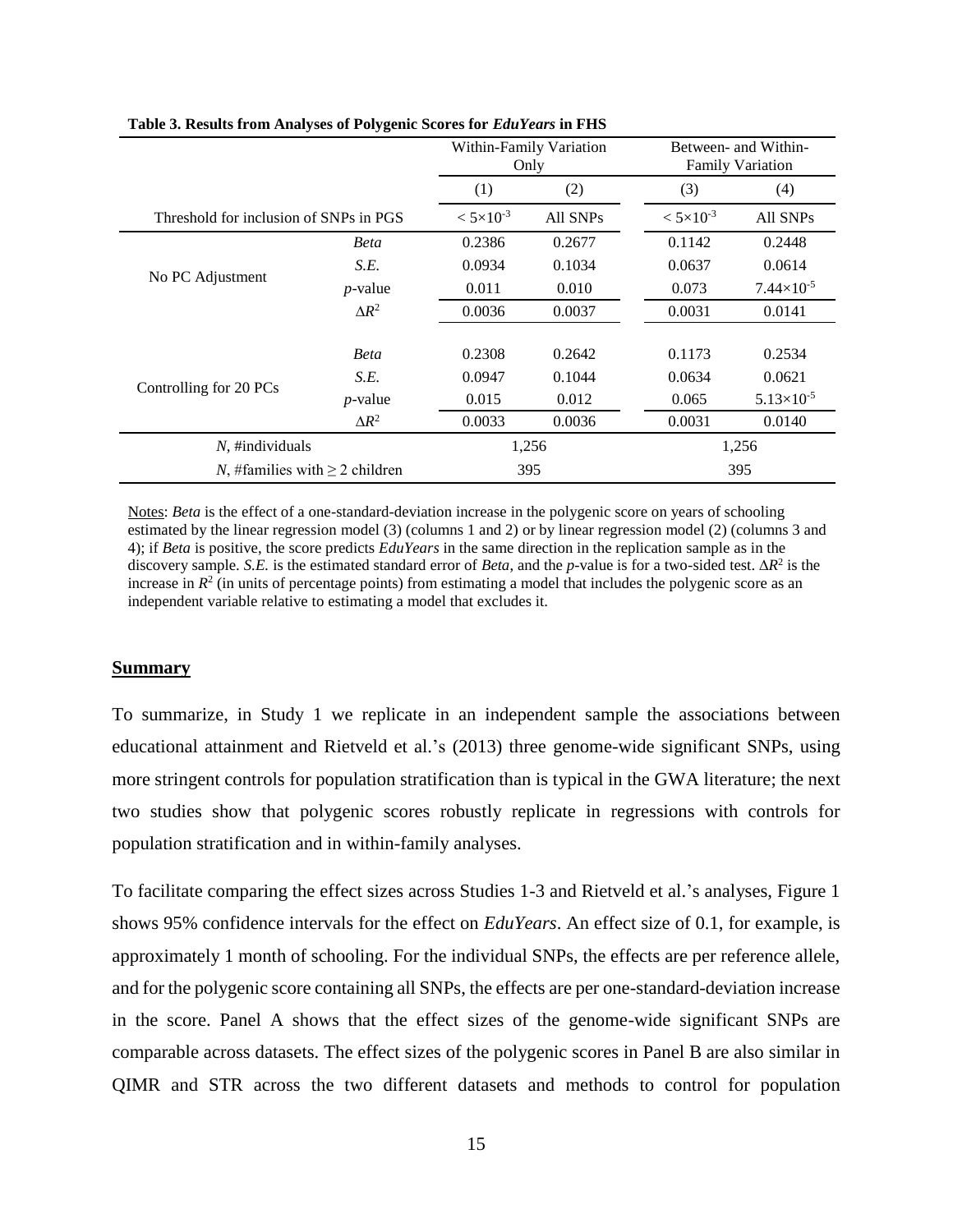stratification. The effect sizes of the polygenic score in FHS (Study 3) are not comparable to those from QIMR and STR; the effect sizes are attenuated in FHS because the scores are constructed from the smaller number of SNPs available in this sample (see Supplemental Material *S-4*). Within FHS, the effect sizes remain similar across different methods to control for population stratification, including the within-family analyses.

While these results are encouraging, we also note a potential limitation of this study. Our evidence, especially the finding that the score is significantly associated with educational attainment in within-family analyses, suggests that it is extremely unlikely that the findings of Rietveld et al. are largely an artifact of stratification. However, biases due to very subtle population stratification may still account for some of the observed relationships between educational attainment and some of the individual SNPs. This possibility cannot be *conclusively* ruled out until large enough family samples (e.g., *N* = 47,000 sibling pairs, see Supplemental Material *S-6*) are available to enable adequately powered within-family tests of association with individual SNPs. This potential limitation applies to all GWA studies. Our findings suggest, however, that the individual SNP associations with educational attainment are robust even when we include substantially more stringent controls than is standard in medical genetics.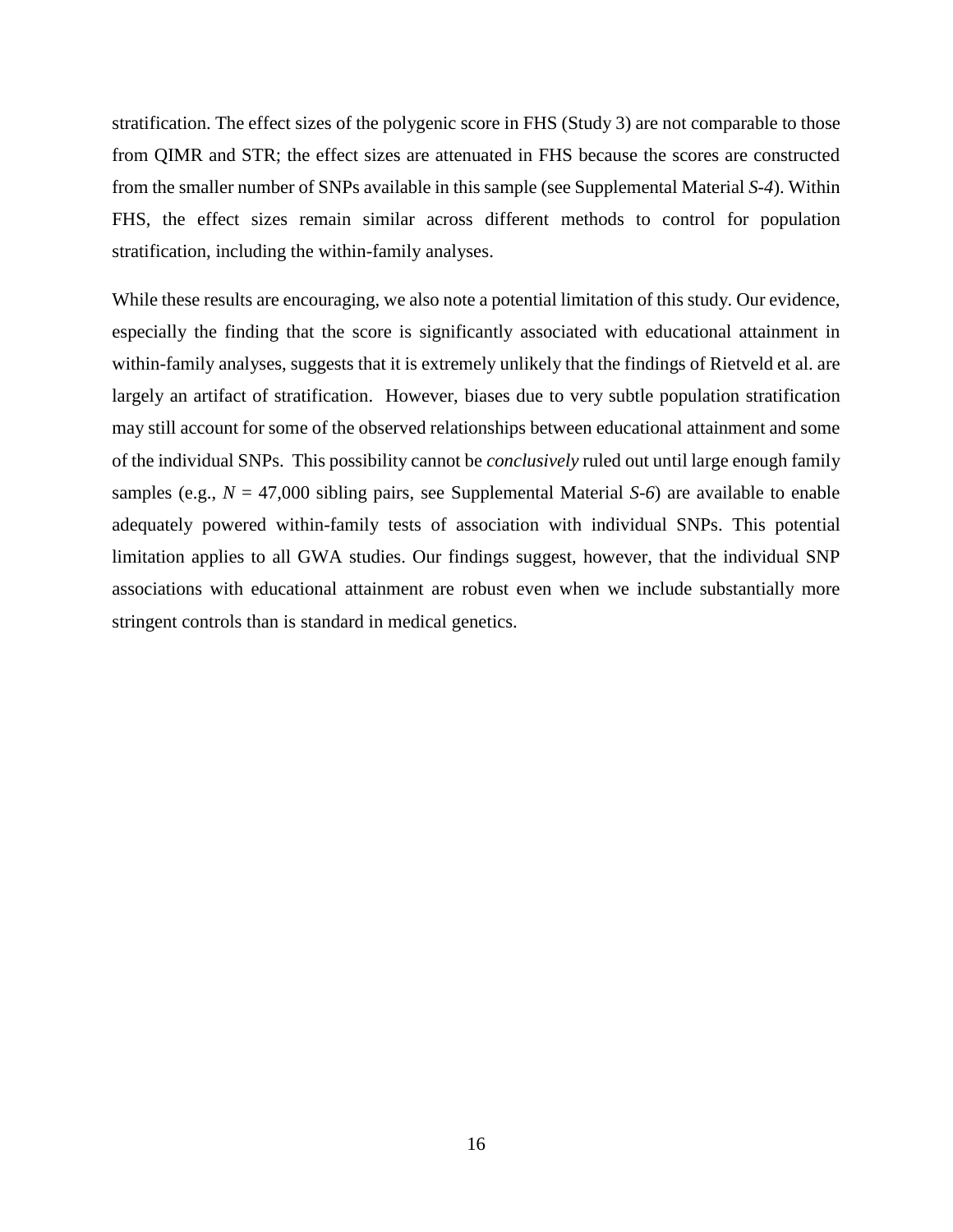

## Figure 1. Comparison of effect sizes across studies



Panel B: Polygenic score (all SNPs), effect of a one-standard-deviation increase in the score



Notes: Panel A shows the (absolute value of the) effect on years of schooling of a change in one reference allele for each of the three individual SNPs, with 95% confidence intervals. The results are a visual representation of the numbers in Table 1. Panel B shows the (absolute value of the) effect on years of schooling of a change in one standard deviation of the polygenic score that includes all SNPs, with 95% confidence intervals. The results for QIMR and STR are a visual representation of the numbers in the "all SNPs" columns of Tables 2. Similarly for the results for FHS and the "all SNPs" column of Table 3 (but note that the score in FHS is not comparable with the other two scores, since it is based on fewer SNPs).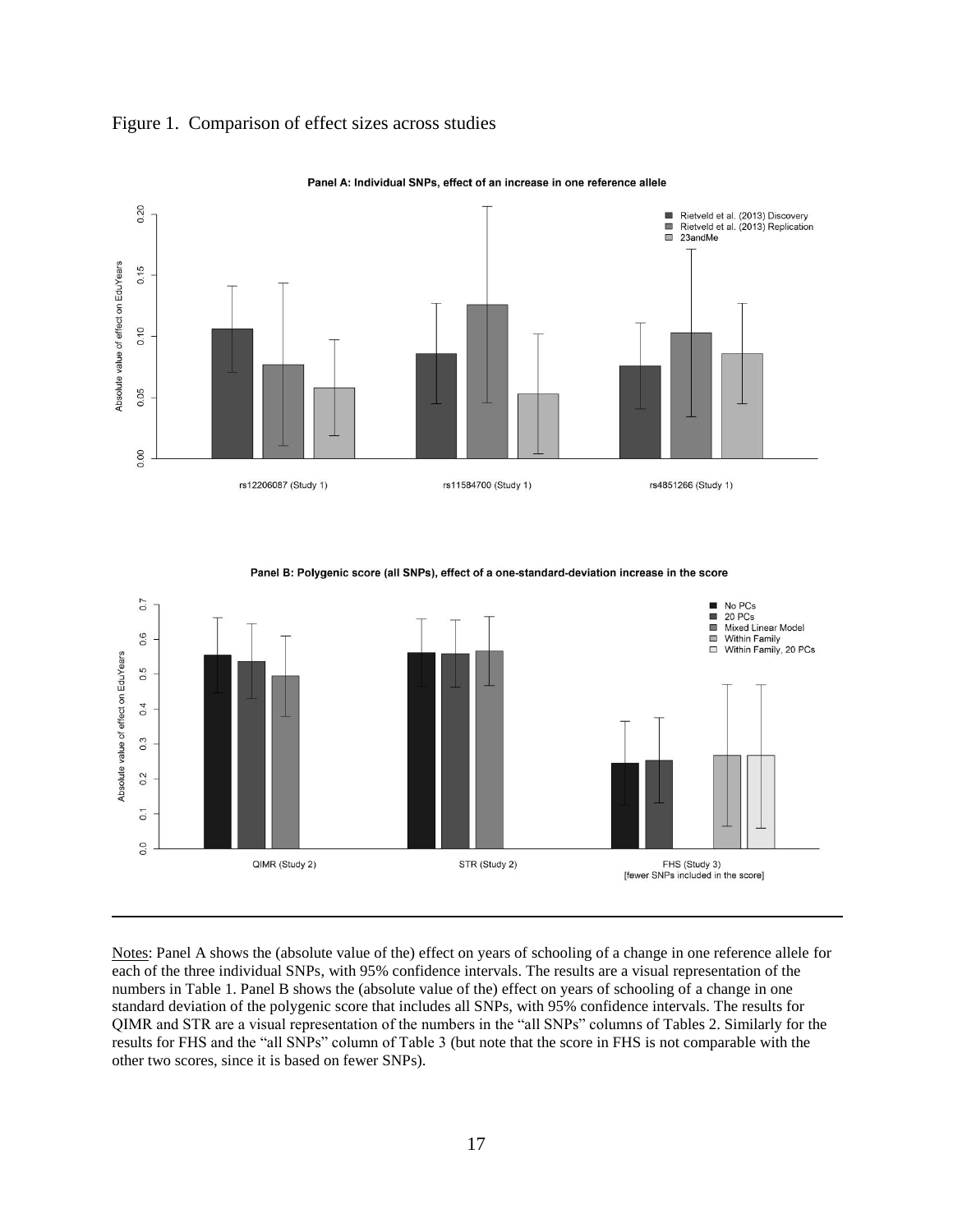## **Discussion**

The contrast between the robustness of our findings and the disappointing replication record of most candidate gene studies of behavioral traits is striking. To draw the appropriate methodological conclusions, it is necessary to understand the causes of this difference.

A first major contributing factor is that the Rietveld et al. analyses were based on a sample size that was unprecedentedly large by the standards of social-science genetics. If, as now seems likely, the effects of individual genetic variants on most behavioral traits are small, much larger samples than are generally used are required to produce credible findings. This is a methodological lesson that applies to all studies whether they be GWA studies or not. However, as an empirical matter, candidate gene studies tend to be based on much smaller samples. Though it seems clear that much larger samples are needed, it is important to recognize that statistical power also depends on the reliability of the available phenotypic measure. Researchers will sometimes face a tradeoff between studying a studying a cruder variable available in a large sample (e.g., educational attainment) or more proximal variables available in a smaller sample (e.g., cognitive ability). Rietveld et al. (2013, SOM Section 7) provide a framework for quantifying this tradeoff.

A second contributing factor is that some of the discipline that comes from the hypothesis-based research of existing candidate gene studies is illusory: because a vast majority of genes are expressed in the brain (Ramsköld, Wang, Burge, & Sandberg, 2009), it is usually possible to create an ex post rationalization for an observed association between a candidate gene and a behavioral trait that sounds at least superficially biologically plausible. Thus, the main advantage of the candidate gene approach—namely the theoretical discipline that it imposes on the investigator may be exaggerated.

We believe there are two key implications of our findings for research on genetics of behavioral traits. First, our results suggest that standard GWAS protocols from epidemiological research can indeed be successfully applied to the study of behavioral traits and may therefore offer a way to avoid the replication failures that are plaguing much research on the genetics of complex behavior. Second, even if (given the current state of biological knowledge) current candidate-gene approaches are not bearing fruit, this does not rule out an eventual "comeback" for hypothesisbased research in the genetics of behavioral traits. In fact, we envision that as the number of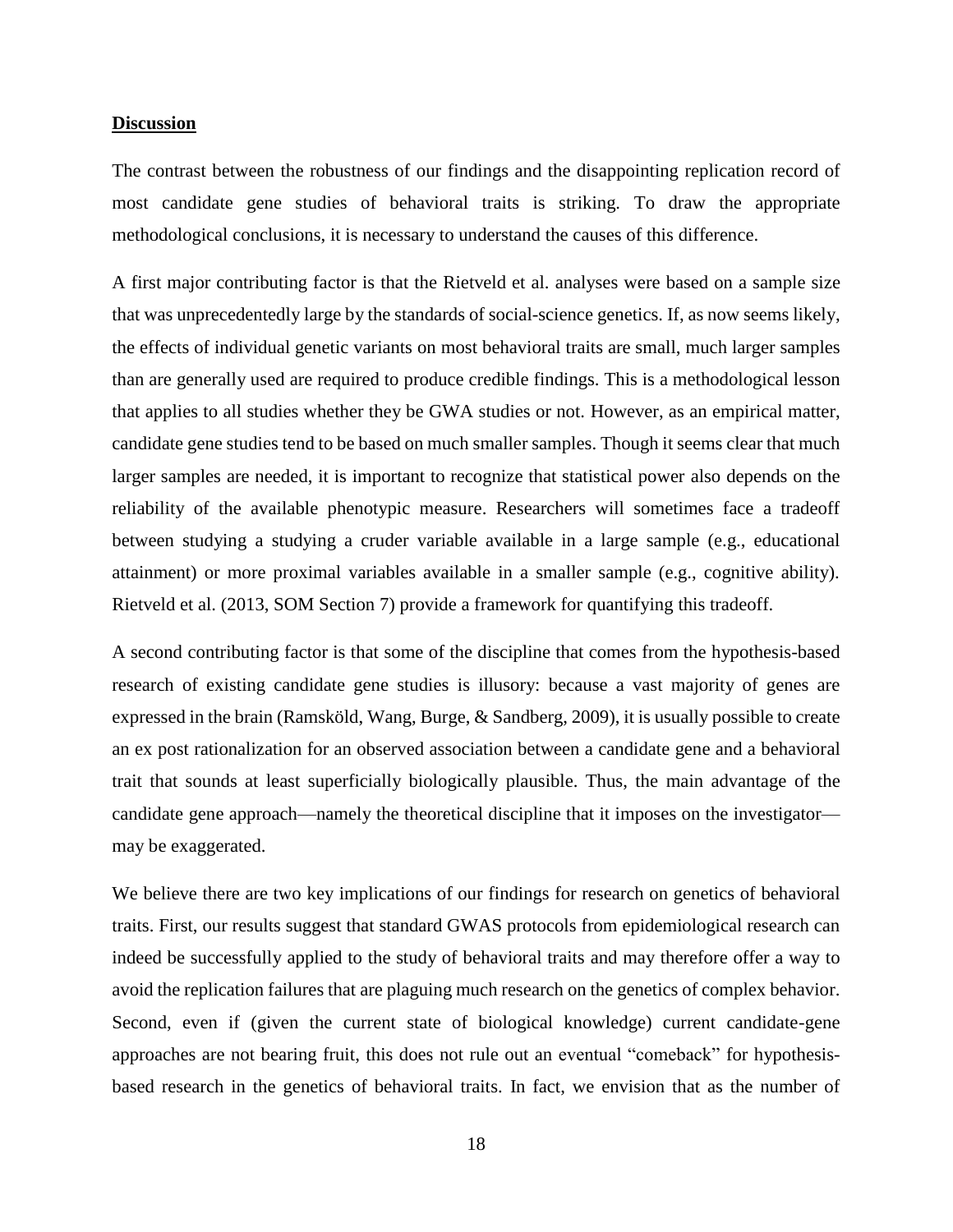credibly established associations from GWA studies rises, these discoveries will usher in a new era of "empirical candidate gene" studies in which the candidates are drawn from among the SNPs identified by GWA studies of related phenotypes. For example, the SNPs associated with educational attainment could be used as candidates to study cognitive and personality traits that may be part of the causal pathway. Such follow-up studies will of course need to be adequately powered to produce robust results, but since the GWAS results restrict the number of SNPs that are subsequently tested for association, the *p*-value threshold can be set much more liberally than the level of genome-wide significance.

What does the finding of small effect sizes—reported by Rietveld et al. and replicated here—imply about how genetic research in psychology should be conducted and what its payoffs will be for the field? An immediate implication is that current research using genotypic data in laboratory experiments is almost certainly underpowered, and therefore psychology should accelerate its move away from such methods, as they are unlikely to yield robust findings. A more subtle implication of the small effect sizes is that—as Turkheimer (2012) has persuasively argued exuberant forecasts that the availability of genetic data will quickly transform the social sciences should be viewed skeptically. In principle, a genetic variant identified in an association study can explain a tiny part of the variation in the phenotype and yet point to an interesting biological system (and this has happened several times in medical genetics). In practice, it seems likely that SNPs with smaller effect sizes, on average, are more likely to operate on the phenotype through distal causal pathways involving a large number and many layers of mediating environmental factors. Therefore, it is conceivable that the identification of SNPs with very small effects will not lead to a useful psychological theory of the phenotype.

At present, it remains an open question to what extent the identification of individual SNPs will reveal new biological and psychological insights for highly polygenic behavioral traits. But we believe it is likely that genetic-association research will benefit psychology in the long run for at least two other reasons. First, even if genetic associations can only be discovered in samples of many tens of thousands of individuals, once the genetic variants to focus on have been identified, large-but-attainable samples of a few thousand individuals will provide sufficient statistical power to address interesting research questions, such as the nature and magnitude of gene-environment interactions.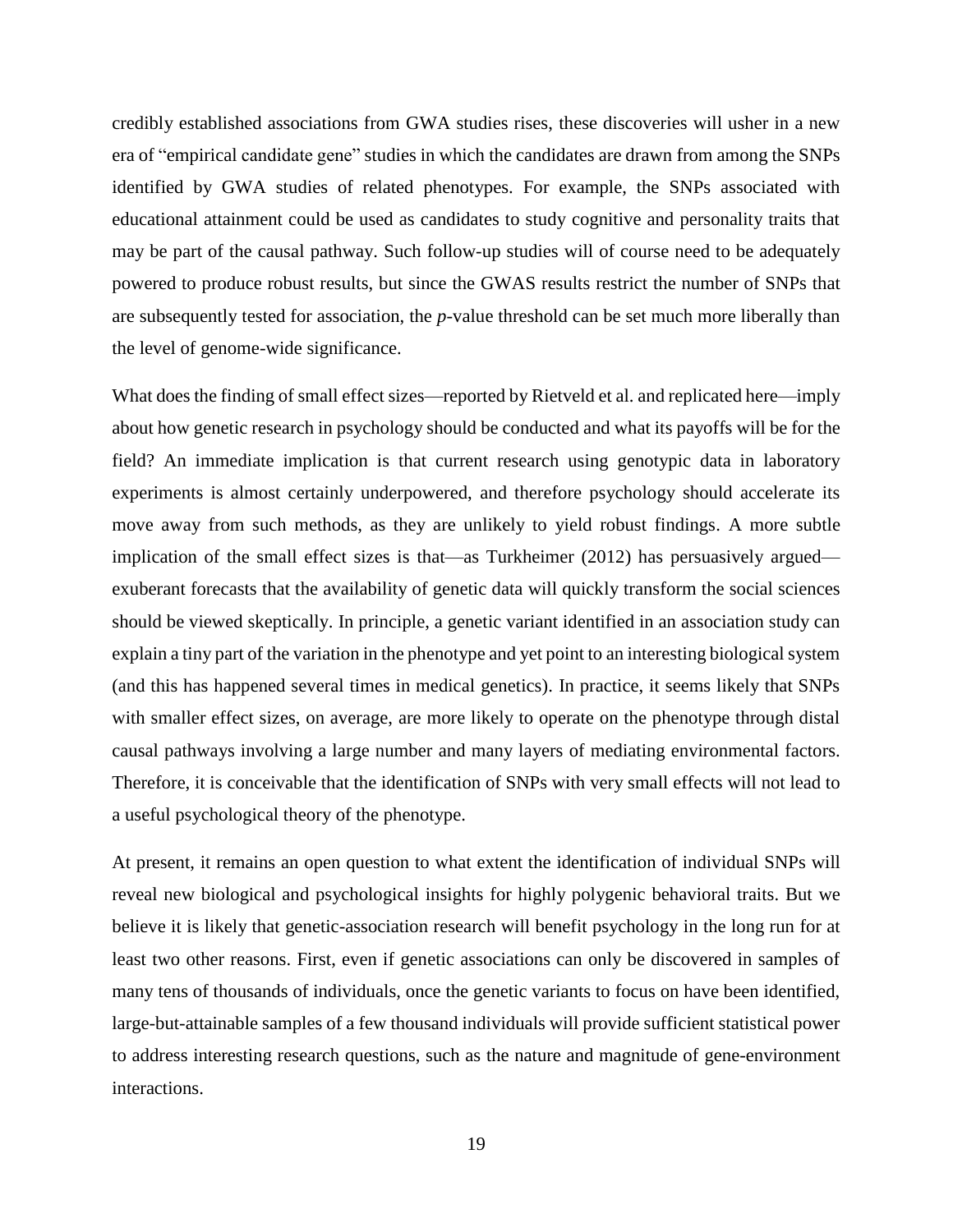Second, even though individual genetic variants have very small effects, polygenic scores can have large enough effects to be usable even in relatively small samples. The polygenic score explored here has modest explanatory power ( $R^2 \approx 2\%$ ), but when the weights for constructing the score are estimated in larger samples, the explanatory power will be much greater. For example, Rietveld et al. (Table S26 in SOM) estimate that a polygenic score constructed using results from a discovery sample with  $N = 500,000$  will have  $R^2 \approx 12\%$ . We anticipate that such sample sizes will be attainable in the next few years, making it possible to construct such a score. Once a polygenic score with  $R^2 = 12\%$  can be calculated for each genotyped participant in a study, a sample of only 62 participants will be needed for 80% power to detect its effect.

In summary, our results suggest that in psychology, a shift away from candidate gene studies and toward GWA studies is likely to be fruitful. However, before the potential payoffs can be realized, the focus of much research on the genetics of behavioral traits will need to be reoriented, and new research infrastructures will need to be created—for example, to build much larger sample sizes than most GWA studies of behavioral traits have had access to. Nevertheless, we believe that this investment is worth making because it may lead to accumulation of reliable and replicable knowledge about the genetics of behavioral traits.

# **Author contributions**

All authors contributed to the conception and design of the studies. Nicholas Eriksson, David Hinds, Amy Kiefer, Joanna Mountain, and Joyce Tung performed the analyses for study 1. Sarah Medland, Anna Vinkhuyzen, Jian Yang and Peter Visscher performed the analyses for study 2. Dalton Conley, Jason Boardman, Christopher Dawes, and Benjamin Domingue performed analyses for study 3. Cornelius Rietveld, Daniel Benjamin, David Cesarini, and Philipp Koellinger all wrote substantial portions of the article and the Supporting Online Material. Dalton Conley, Nicholas Eriksson, Tõnu Esko, Christopher Chabris, Magnus Johannesson, David Laibson, Patrik Magnusson, Sven Oskarsson, Olga Rostapshova, and Alexander Teumer critically reviewed and edited the manuscript.

# **Acknowledgments**

This research was carried out under the auspices of the Social Science Genetic Association Consortium (SSGAC), a cooperative enterprise among medical researchers and social scientists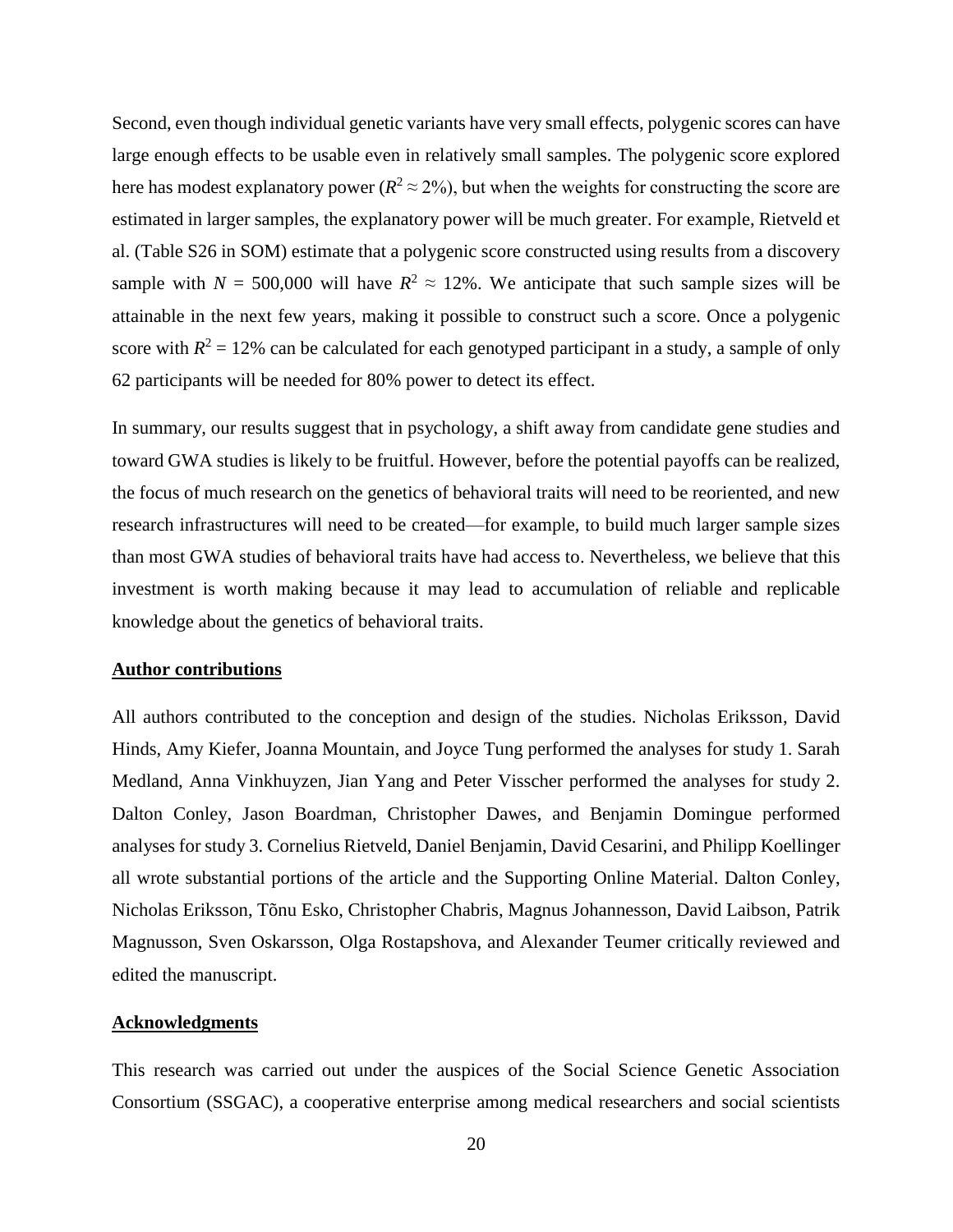that coordinates genetic-association studies for social-science variables. This research was funded primarily by the Ragnar Söderberg Foundation (E9/11) and also by The Swedish Council for Working Life and Social Research (2006-1623) and the National Institute on Aging (NIA)/NIH through grants P01-AG005842, P01-AG005842-2052, P30-AG012810, and T32-AG000186-23. The formation of the SSGAC was made possible by an EAGER grant from the NSF and a supplemental grant from the NIH Office of Behavioral and Social Sciences Research (SES-1064089).

## **Declaration of Conflicting Interests**

The authors declared that they had no conflicts of interest with respect to their authorship or the publication of this article.

## **Supplemental Material**

Additional supporting information may be found on the journal's website.

The meta-analytic data from the GWAS on educational attainment (Rietveld et al. 2013) are publically available for follow-up research and replication purposes at [http://ssgac.org/Data.php.](http://ssgac.org/Data.php)

Further details about materials and methods used in Rietveld et al. (2013) can be found at [http://ssgac.org/documents/Rietveld\\_et\\_al\\_2013\\_Science\\_SOM.pdf.](http://ssgac.org/documents/Rietveld_et_al_2013_Science_SOM.pdf)

## **References**

- Abdellaoui, A., Hottenga, J.-J., de Knijff, P., Nivard, M. G., Xiao, X., Scheet, P., … Boomsma, D. I. (2013). Population structure, migration, and diversifying selection in the Netherlands. *European Journal of Human Genetics : EJHG*, *21*(11), 1277–85. doi:10.1038/ejhg.2013.48
- Benjamin, D. J., Cesarini, D., Chabris, C. F., Glaeser, E. L., Laibson, D. I., Gudnason, V., … Lichtenstein, P. (2012). The promises and pitfalls of genoeconomics. *Annual Review of Economics*, *4*(1), 627–662. doi:10.1146/annurev-economics-080511-110939
- Benyamin, B., Pourcain, B., Davis, O. S., Davies, G., Hansell, N. K., Brion, M.-J., … Haworth, C. M. A. (2014). Childhood intelligence is heritable, highly polygenic and associated with FNBP1L. *Molecular Psychiatry*, *19*, 253–258.
- Bersaglieri, T., Sabeti, P. C., Patterson, N., Vanderploeg, T., Schaffner, S. F., Drake, J. A., … Hirschhorn, J. N. (2004). Genetic signatures of strong recent positive selection at the lactase gene. *American Journal of Human Genetics*, *74*(6), 1111–20. doi:10.1086/421051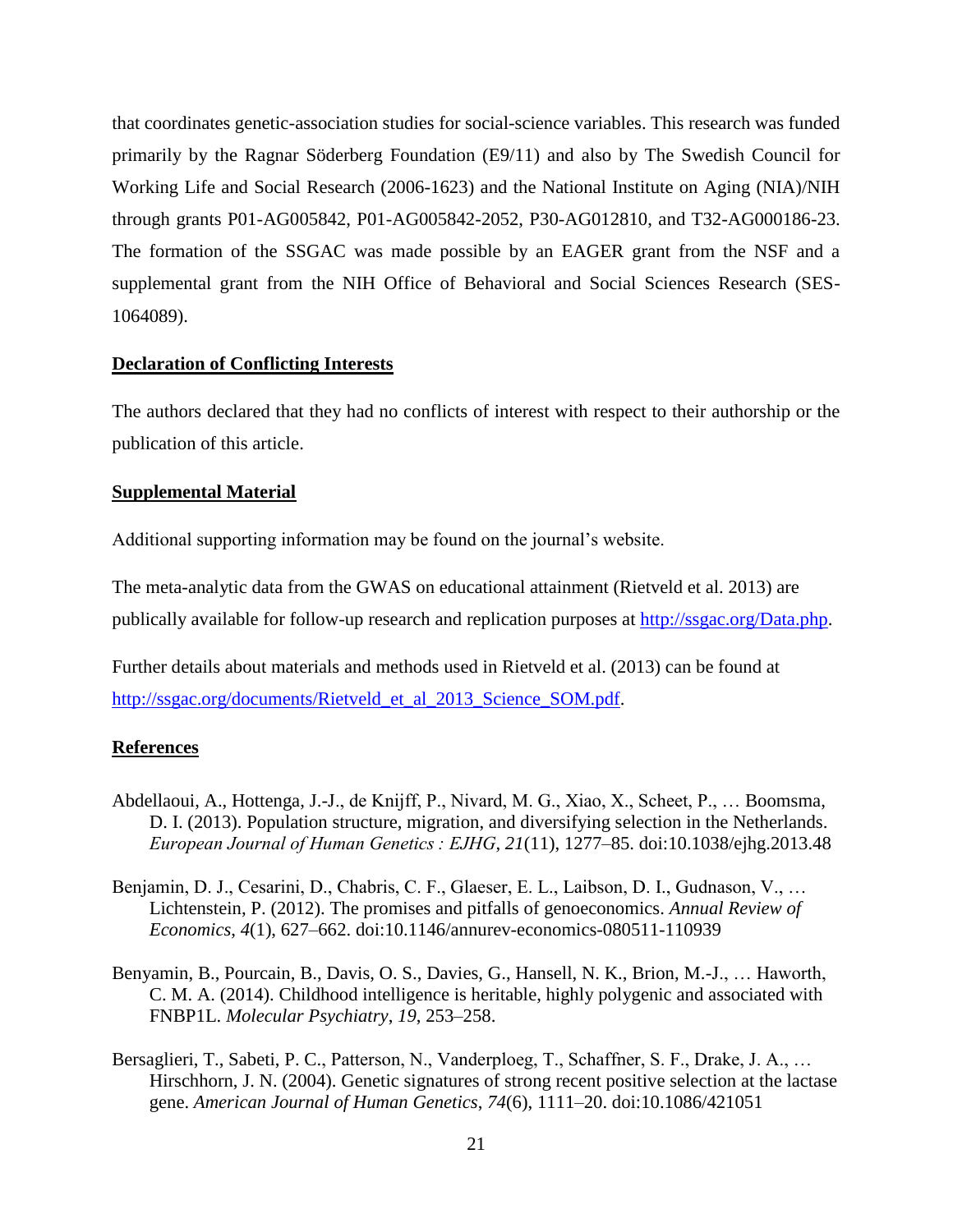- Campbell, C. D., Ogburn, E. L., Lunetta, K. L., Lyon, H. N., Freedman, M. L., Groop, L. C., … Hirschhorn, J. N. (2005). Demonstrating stratification in a European American population. *Nature Genetics*, *37*(8), 868–72. doi:10.1038/ng1607
- Cardon, L. R., & Palmer, L. J. (2003). Population stratification and spurious allelic association. *Lancet*, *361*(9357), 598–604. doi:10.1016/S0140-6736(03)12520-2
- De Moor, M. H. M., Costa, P. T., Terracciano, A., Krueger, R. F., de Geus, E. J. C., Toshiko, T., … Boomsma, D. I. (2012). Meta-analysis of genome-wide association studies for personality. *Molecular Psychiatry*, *17*(3), 337–349. doi:10.1038/mp.2010.128
- Ebstein, R. P., Israel, S., Chew, S. H., Zhong, S., & Knafo, A. (2010). Genetics of human social behavior. *Neuron*, *65*(6), 831–844.
- Eriksson, N., Macpherson, J. M., Tung, J. Y., Hon, L. S., Naughton, B., Saxonov, S., … Mountain, J. (2010). Web-based, participant-driven studies yield novel genetic associations for common traits. *PLoS Genetics*, *6*(6), e1000993. doi:10.1371/journal.pgen.1000993
- Hamer, D., & Sirota, L. (2000). Beware the chopsticks gene. *Molecular Psychiatry*, *5*(1), 11–13. doi:10.1038/sj.mp.4000662
- Hewitt, J. K. (2012). Editorial policy on candidate gene association and candidate gene-byenvironment interaction studies of complex traits. *Behavior Genetics*, *42*(1), 1–2. doi:10.1007/s10519-011-9504-z
- Ioannidis, J. P. A. (2005). Why most published research findings are false. *PLoS Medicine*, *2*(8), e124.
- Kang, H. M., Sul, J. H., Service, S. K., Zaitlen, N. a, Kong, S.-Y., Freimer, N. B., … Eskin, E. (2010). Variance component model to account for sample structure in genome-wide association studies. *Nature Genetics*, *42*(4), 348–354. doi:10.1038/ng.548
- Lango Allen, H., Estrada, K., Lettre, G., Berndt, S. I., Weedon, M. N., Rivadeneira, F., … O/'Connell, J. R. (2010). Hundreds of variants clustered in genomic loci and biological pathways affect human height. *Nature*, *467*(7317), 832–838. doi:10.1038/nature09410
- Liang, K.-Y., & Zeger, S. L. (1986). Longitudinal data analysis using generalized linear models. *Biometrika*, *73*(1), 13–22. doi:10.1093/biomet/73.1.13
- Mccarthy, M. I., Abecasis, G. R., Cardon, L. R., Goldstein, D. B., Little, J., Ioannidis, J. P. A., & Hirschhorn, J. N. (2008). Genome-wide association studies for complex traits: consensus, uncertainty and challenges. *Nature Reviews Genetics*, *9*(5), 356–369. doi:10.1038/nrg2344
- McCarthy, M. I., Abecasis, G. R., Cardon, L. R., Goldstein, D. B., Little, J., Ioannidis, J. P. A., & Hirschhorn, J. N. (2008). Genome-wide association studies for complex traits: consensus, uncertainty and challenges. *Nature Reviews Genetics*, *9*(5), 356–369.